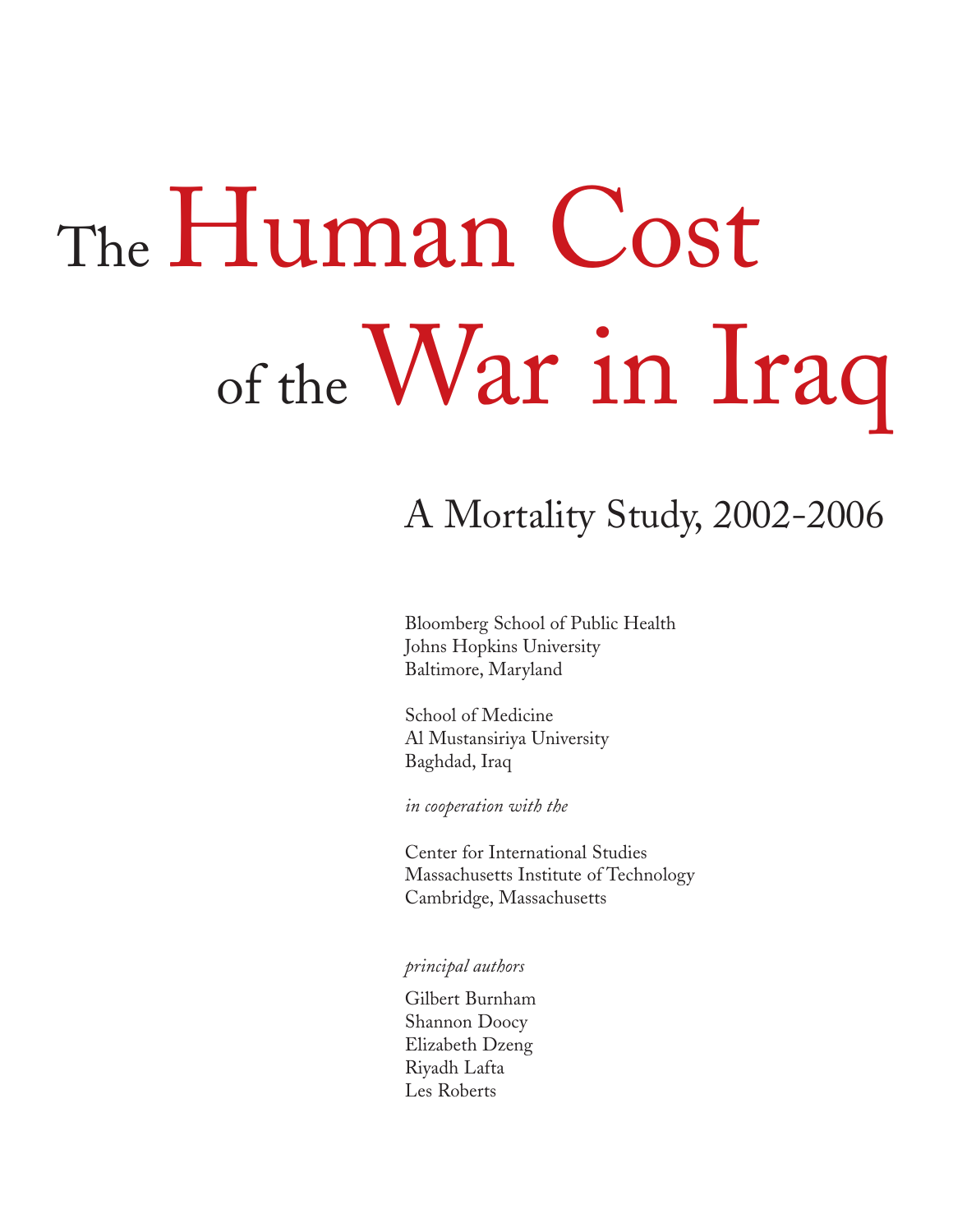# Summary

A new household survey of Iraq has found<br>that approximately 600,000 people have that approximately 600,000 people have been killed in the violence of the war that began with the U.S. invasion in March 2003.

The survey was conducted by an American and Iraqi team of public health researchers. Data were collected by Iraqi medical doctors with analysis conducted by faculty of the Johns Hopkins School of Public Health. The results will be published in the British medical journal, *The Lancet*.

The survey is the only population-based assessment of fatalities in Iraq during the war. The method, a survey of more than 1,800 households randomly selected in clusters that represent Iraq's population, is a standard tool of epidemiology and is used by the U.S. Government and many other agencies.

The survey also reflects growing sectarian violence, a steep rise in deaths by gunshots, and very high mortality among young men. An additional 53,000 deaths due to non-violent causes were estimated to have occurred above the pre-invasion mortality rate, most of them in recent months, suggesting a worsening of health status and access to health care.

## Methods

Between May and July 2006 a national cluster survey was conducted in Iraq to assess deaths occurring during the period from January 1, 2002, through the time of survey in 2006. Information on deaths from 1,849 households containing 12,801 persons was collected. This survey followed a similar but smaller survey conducted in Iraq in 2004. Both surveys used standard methods for estimating deaths in conflict situations, using population-based methods.

## Key Findings

Death rates were 5.5/1,000/year pre-invasion, and overall, 13.2/1,000/year for the 40 months post-invasion. We estimate that through July 2006, there have been 654,965 "excess deaths"—fatalities above the pre-invasion death rate in Iraq as a consequence of the war. Of post-invasion deaths, 601,027 were due to violent causes. Non-violent deaths rose above the pre-invasion level only in 2006. Since March 2003, an additional 2.5% of Iraq's population have died above what would have occurred without conflict.

The proportion of deaths ascribed to coalition forces has diminished in 2006, though the actual numbers have increased each year. Gunfire remains the most common reason for death, though deaths from car bombing have increased from 2005. Those killed are predominantly males aged 15-44 years.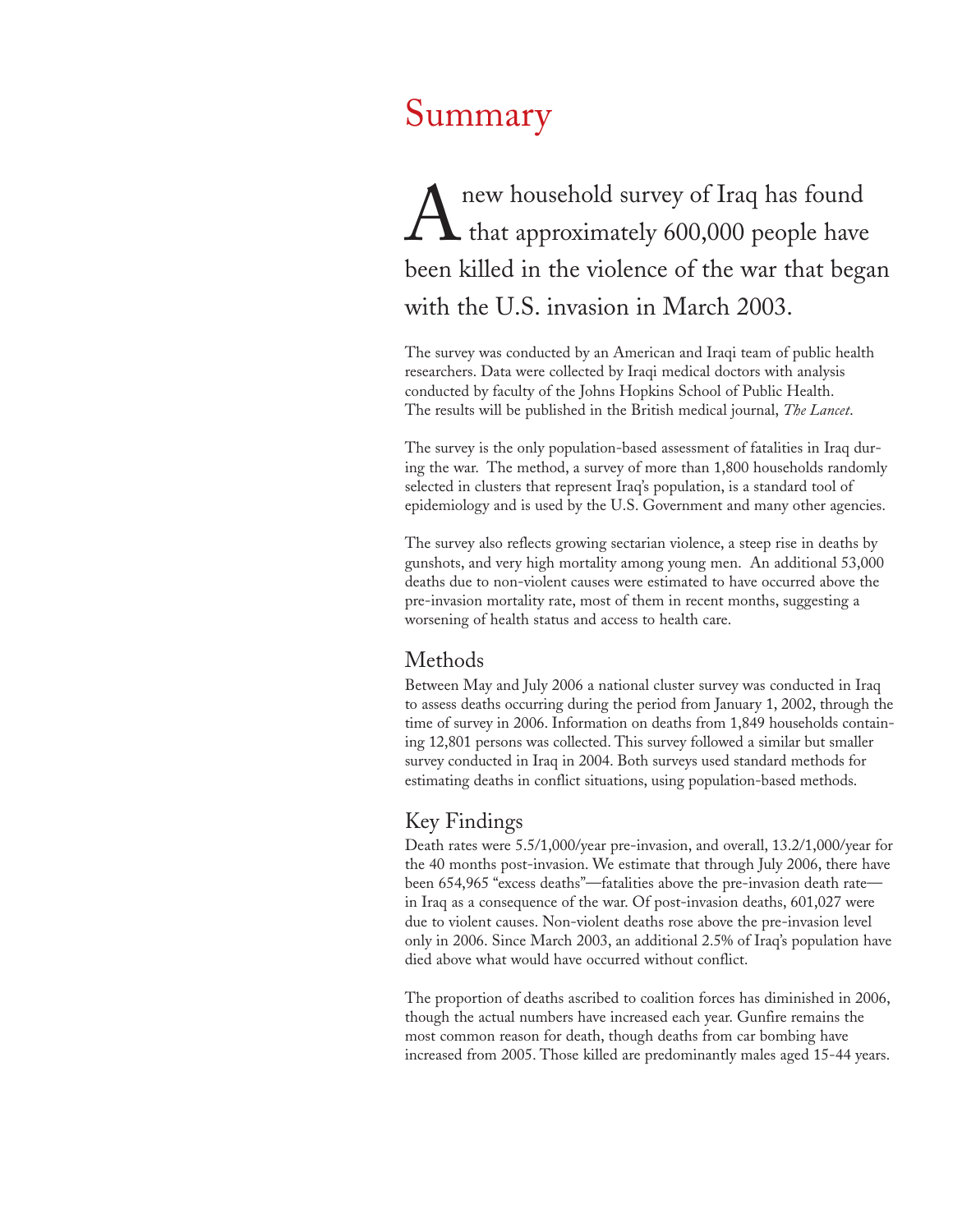# Contents

| Introduction           | 3  |
|------------------------|----|
| Methods                | 3  |
| <b>Survey Findings</b> | 5  |
| Conclusion             | 10 |
| References             | 11 |

# Appendices

| A. Measuring Deaths in a Population:       | $A-1$  |
|--------------------------------------------|--------|
| The Cluster Survey Method                  |        |
| B. Collecting the Data                     | $A-3$  |
| C. Other Accounts of Mortality in Iraq     | $A-4$  |
| D. U.S. Military Casualties and Deaths and | $A-6$  |
| Their Long-Term Consequences               |        |
| E. Health in Iraq                          | $A-8$  |
| F. How Are So Many Fatalities Possible?    | $A-10$ |
| G. Policy Implications of High Mortality   | $A-11$ |
| References in Appendices                   | $A-12$ |

# Tables and Figures

| Table 1.  | Province populations and cluster allocation           | $\overline{4}$ |
|-----------|-------------------------------------------------------|----------------|
| Table 2.  | Sources of violent deaths                             | 7              |
| Figure 1. | Mortality rates in Iraq, 2002-2006                    | 5              |
| Figure 2. | Death rates due to violent causes by governorates     | 7              |
| Figure 3. | Deaths in Iraq by cause and time period               | 8              |
| Figure 4. | Deaths by age and sex                                 | 9              |
|           | Figure 5. Trend lines of different mortality accounts | $A-5$          |
| Figure 6. | Cumulative U.S. Military Deaths                       | $A-7$          |
|           | since March 2003                                      |                |
| Figure 7. | Cumulative U.S. Military non-fatal                    | $A-7$          |
|           | Casualties since March 2003                           |                |
|           | Figure 8. Infant and child mortality rates in Iraq    | $A-9$          |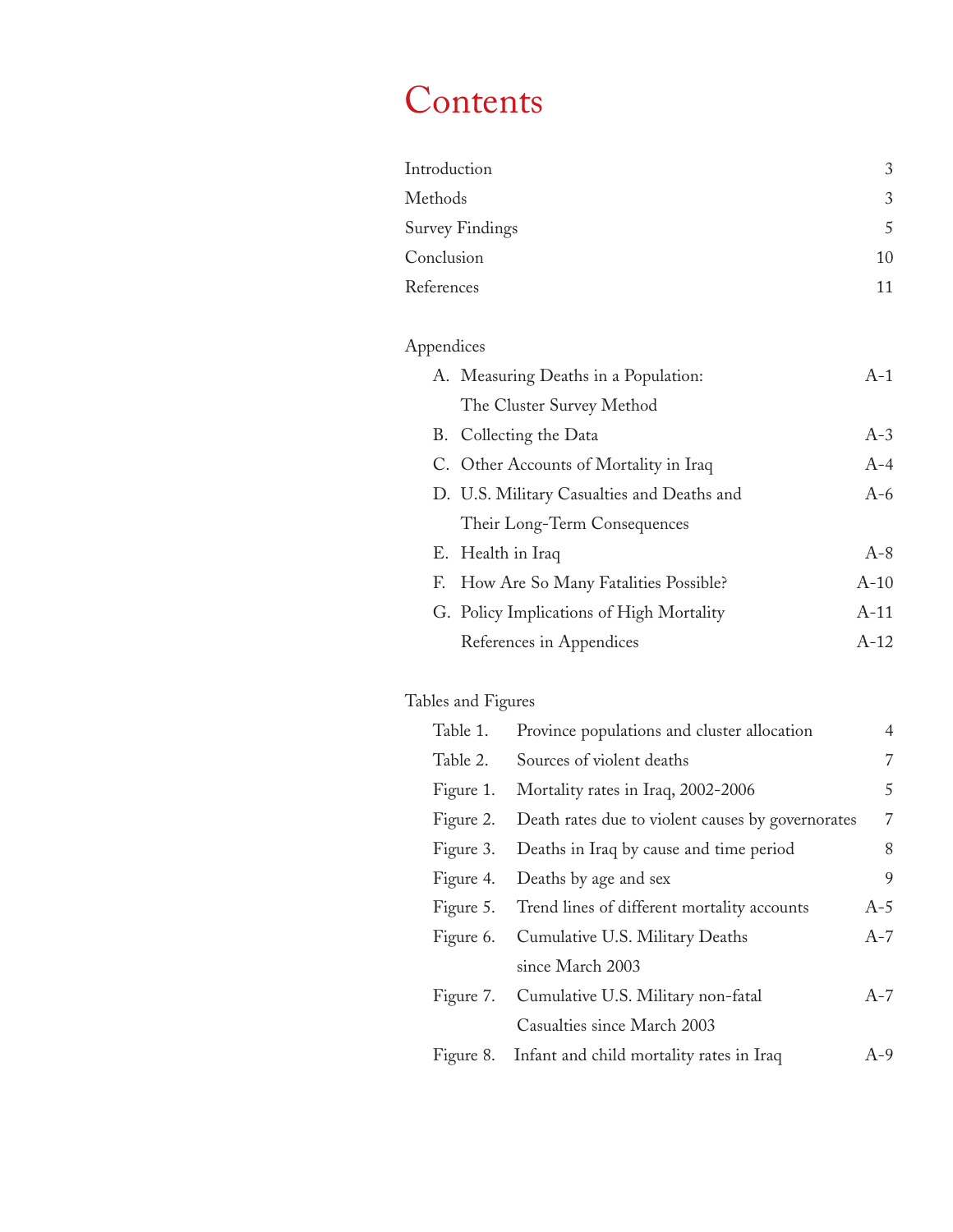# Introduction

The March 2003 invasion of Iraq led by the United States was conducted with anticipation of a rapid and decisive victory. Along with these dashed expectations is the growing human cost of the war. Details on coalition causalities are readily available, and are summarized below. Controversy and uncertainty surround the number of Iraqis killed by continuing actions by coalition forces and by the escalating sectarian and criminal violence. Many reports have been circulated based on mortuary tallies, reports from the coalition, and news media accounts.<sup>1, 2</sup> These reports provide a picture of escalating violence in the areas from which the information is collected. Such methods can provide important information on the types of fatal injuries and trends. It is not possible, however, to use these methods to estimate the burden of conflict on an entire population. Only population-based survey methods can estimate deaths for an entire country.

Fortunately, methods exist to make these types of estimates for an entire population. There have been on-going efforts to further refine these methods for use in conflict situations, supported by the U.S. and Canadian governments and United Nations agencies.3

Using these established methods, we conducted a survey in 2004 that estimated 100,000 excess civilian deaths had occurred following the March 2003 invasion by coalition forces.4 As the war has continued unabated and as sectarian violence has escalated, it is likely that the death rate due to violence would have changed.5 In late 2005, we began plans to repeat the survey during 2006. The actual timing of the survey was determined by various university administrative processes and field requirements.

The goal of the survey was to measure excess deaths that could be ascribed to the on-going conflict. The term "excess deaths" describes the death rates and the number of persons dying above what would normally have been expected had the war not occurred. The normal or expected death rate was based on survey results in the period from January 1, 2002, until March 2003. This can also be considered a "baseline" death rate. In these two surveys, the expected or baseline death rate we found pre-invasion, and which we will use as the basis of this report, is very similar to estimates of the U.S. Census Bureau and the U.S. Central Intelligence Agency. 6,7

## Methods

The surveyors from the School of Medicine of Al Mustansirya University in Baghdad conducted a national survey between May and July 2006. In this survey, sites were collected according to the population size and the geographic distribution in Iraq. The survey included 16 of the 18 governates in Iraq, with larger population areas having more sample sites. The sites were selected entirely at random, so all households had an equal chance of being included. The survey used a standard cluster survey method, which is a recommended method for measuring deaths in conflict situations. The survey team visited 50 randomly selected sites in Iraq, and at each site interviewed 40 households about deaths which had occurred from January 1, 2002, until the date of the interview in July 2006. We selected this time frame to compare results with our previous survey, which covered the period between January 2002 and September 2004. In all, information was collected from 1,849 households completing the survey, containing 12,801 persons. This sample size was selected to be able to statistically detect death rates with 95% probability of obtaining the correct result. When the preliminary results were reviewed, it was apparent that three clusters were misattributed. These were dropped from the data for analysis, giving a final total of 47 clusters, which are the basis of this study.

## Selection of the sites

Selection of households to be interviewed must be completely random to be sure the results are free of bias. For this survey, all households had an equal chance of being selected. A series of completely random choices were made. First the location of each of the 50 clusters was chosen according the geographic distribution of the population in Iraq. This is known as the first stage of sampling in which the governates (provinces) where the survey would be conducted were selected. This sampling process went on randomly to select the town (or section of the town), the neighborhood, and then the actual house where the survey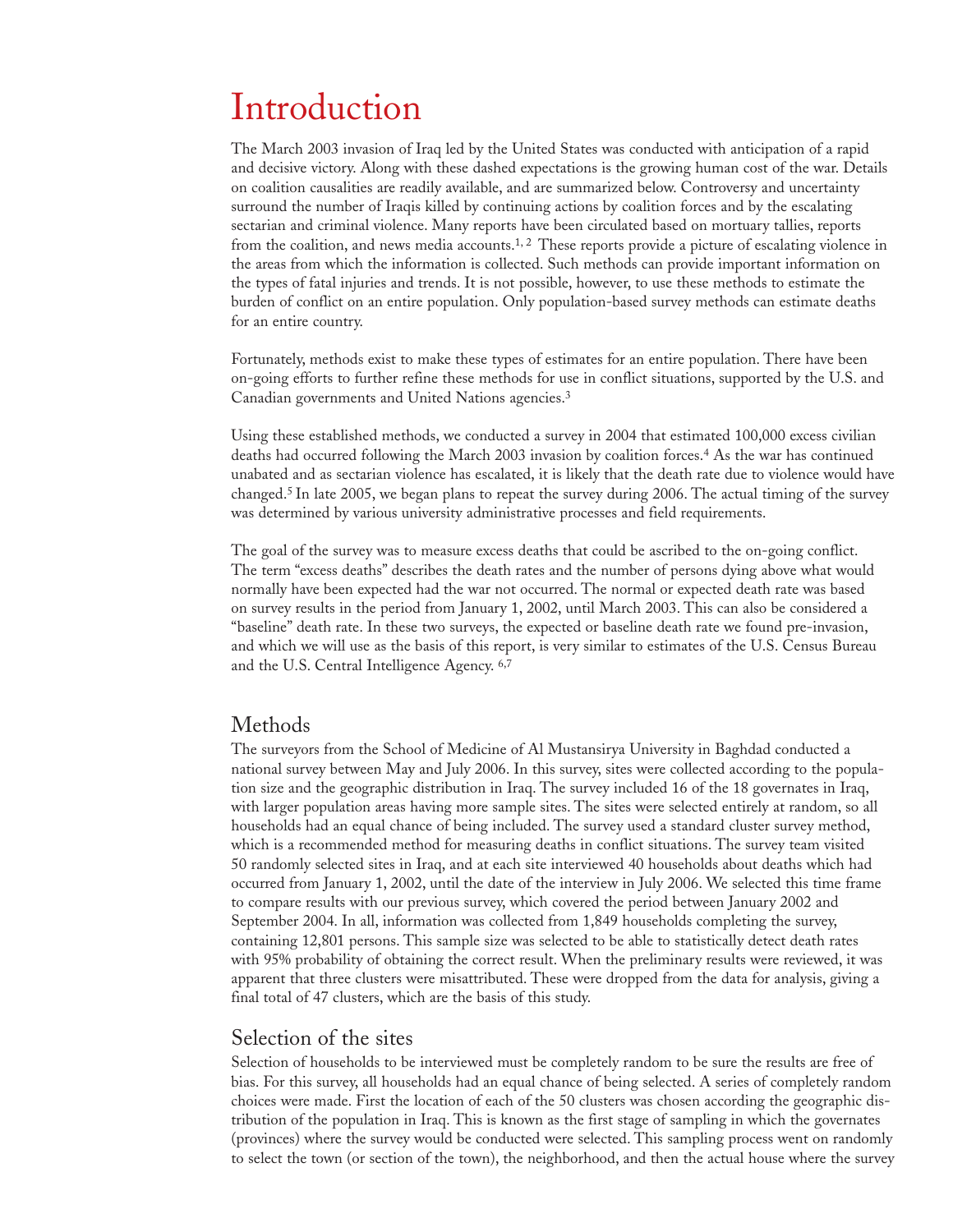would start. This was all done using random numbers. Once the start house was selected, an interview was conducted there and then in the next 39 nearest houses. The distribution of the sample sites or clusters is shown in Table 1, which is based on the 2004 UNDP/Iraqi Ministry of Planning population estimates.<sup>8</sup>

| Province     | Mid-year 2004 population | Number of clusters |
|--------------|--------------------------|--------------------|
|              |                          |                    |
| Baghdad      | 6,500,000                | 12                 |
| Ninewa       | 2,521,300                | 5                  |
| Basrah       | 1,981,900                | 3                  |
| Sulamaniyah  | 1,605,600                | 3                  |
| Thi-Qar      | 1,538,900                | 3                  |
| Babylon      | 1,408,700                | 3                  |
| Erbil        | 1,334,200                | 3                  |
| Diyala       | 1,271,300                | 3                  |
| Anbar        | 1,271,000                | 3                  |
| Salah Al-Din | 976,100                  | 2                  |
| Najaf        | 950,200                  | $\overline{2}$     |
| Wassit       | 938,700                  | 1                  |
| Qadissiya    | 915,600                  | 1                  |
| Tameem       | 881,500                  | $\mathbf{1}$       |
| Missan       | 848,300                  | $\mathbf{1}$       |
| Dahuk        | 817,400                  | $\theta$           |
| Kerbala      | 741,700                  | $\overline{1}$     |
| Muthanna     | 569,900                  | $\overline{0}$     |
| <b>Total</b> | 27,072,200               | 47                 |

**Table 1: Province populations and cluster allocation\***

## Conduct of the survey

The two survey teams consisted of two females and two males, each with one male supervisor. All were medical doctors with previous survey and community medicine experience and were fluent in English and Arabic. All were Iraqis. All were trained in the use of the questionnaire. Rules were established about how to randomly choose another area if the first one chosen was unsafe on the day of the survey visit.

In each cluster, queries were made about any household that had been present during the survey period that had ceased to exist because all members had died or left. This was done to judge the degree of "survivor bias" where only the households still "alive" could report.

The survey was explained to the head of household or spouse, and their consent to participate was obtained. For ethical reasons, no names were written down, and no incentives were provided to participate. The survey listed current household members by sex, asked about births, deaths, and migrations into and out of the household since 1 January 2002. (For more information on the survey methods and collection of data, see Appendix A and Appendix B.)

Deaths were recorded only if the person dying had lived in the household continuously for three months before the event. In cases of death, additional questions were asked in order to establish the cause and circumstances of deaths (while considering family sensitivities). At the conclusion of the interview in a household where a death was reported, the interviewers were to ask for a copy of the death certificate. In 92% of instances when this was asked, a death certificate was present.

*<sup>\*</sup>excludes 3 clusters misattributed by the survey team*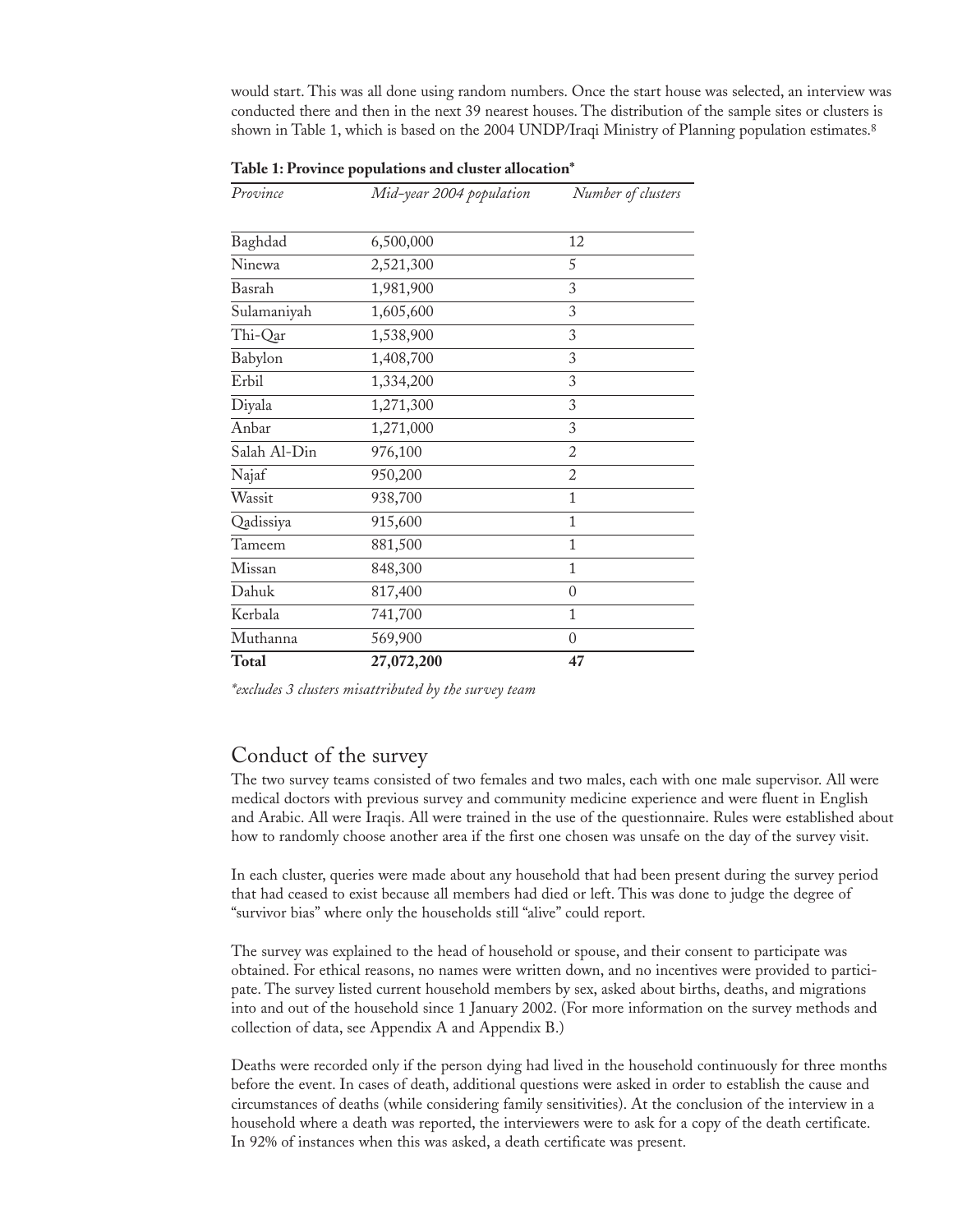## Data Analysis

Period mortality rates were calculated based on mid-interval population and with regression models. The numbers of excess deaths (attributable rates) were estimated by subtracting the predicted values for the pre-war mortality rates from the post-invasion mortality rates in the three post-invasion periods. Mortality projections were applied to the 2004 mid-year population estimates (26,112,353) of the surveyed areas (which exclude the governates of Muthanna and Dahuk, which had been omitted through misattribution<sup>9</sup>) to establish the mortality projections.

The study received ethical approval from the Committee on Human Research of the Johns Hopkins Bloomberg School of Public Health, and the School of Medicine, Al Mustansiriya University, Baghdad.

# Survey Findings

Among the 12,801 persons included in the survey, there were 1,474 births and 629 deaths reported in the period from January 2002 through June 2006.

## Death rates

Deaths reported were converted to rates, that is, the number of deaths occurring for every 1,000 persons in a year. The death rate is made up of all the deaths from all causes is called the crude death rate. In the period between January 2002 and the time of the invasion (March 2003), the 2006 survey found the crude death rate was found to be 5.5 deaths per 1,000 persons each year. This number is very close the figure determined by the U.S. Census Bureau, and the number quoted by the CIA. In the 2004 survey, we found this figure to be 5.0 deaths/1,000/year, a figure that is very similar.

#### Crude mortality rates

For the purpose of analysis, the 40 months of survey data were divided into three equal periods—March 2003 to April 2004; May 2004 to May 2005, and June 2005 to June 2006. Following the invasion the death rate rose each year.

- Pre-invasion: 5.5 deaths/1,000/year
- March 2003-April 2004: 7.5 deaths/1,000/year
- May 2004-May 2005: 10.9 deaths/1,000/year
- June 2005-June 2006: 19.8 deaths/1,000/year
- Overall post-invasion: 13.2 deaths/1,000/year

These and other death rates from the study data are shown in Figure 1.



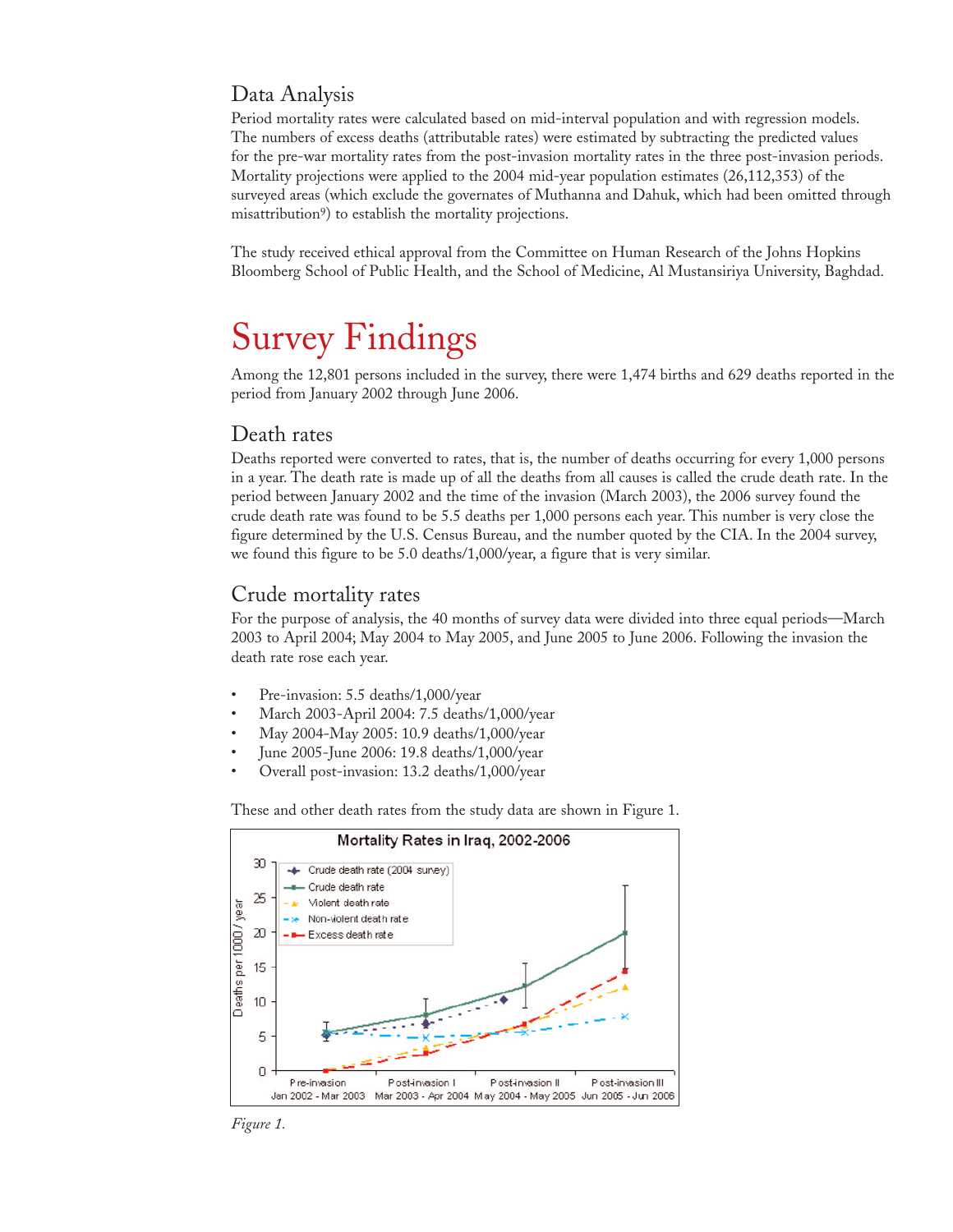### Excess death rate

The rate of 5.5 deaths/1,000/year will be considered as the "baseline" crude death rate, making the assumption that without conflict this rate would have continued at this level up to the present time, or even dropped somewhat (most likely). On the graph, the number of excess deaths is shown with the red line. The post-invasion excess death rate was:

- March 2003-April 2004: 2.6 deaths/1,000/year
- May 2004-May 2005: 5.6 deaths/1,000/year
- June 2005-June 2006: 14.2 deaths/1,000/year
- Overall post-invasion: 7.8 deaths/1,000/year

## Violent death rates

As there were few violent deaths in the survey population prior to the invasion, all violent deaths can be considered "violent excess deaths." The post-invasion violent death rate was:

- March 2003-April 2004: 3.2 deaths/1,000/year
- May 2004-May 2005: 6.6 deaths/1,000/year
- June 2005-June 2006: 12.0 deaths/1,000/year
- Overall post-invasion: 7.2 deaths/1,000/year

## Non-violent death rates

The deaths recorded for the pre-invasion period in both the 2004 and the 2006 surveys were almost entirely non-violent deaths. (We define non-violent deaths as not due to intentional violence—that is, our non-violent deaths include deaths in "accidents," such a traffic fatalities.) Immediately post-invasion, the death rate due to non-violent causes dropped slightly, then stayed level for the next period, but began to rise in the period from June 2005 until June 2006. The excess death rate due to non-violent causes is estimated to be 1.2 deaths/1,000/year for this most recent period of time, and 2.0 deaths/1,000/year for the first six months of 2006. It is not possible to say that this number is a statistically significant increase over the pre-invasion baseline death rate. However, this may represent the beginning of a trend toward increasing deaths from deterioration in the health services and stagnation in efforts to improve environmental health in Iraq.

## Estimating deaths among the Iraqi population

Using the figure of 5.5 deaths/1,000/year as a baseline for the following years, then any rate above this figure would be considered excess deaths. For the entire post-invasion period the excess deaths were 7.2/1,000/year.When these rates of excess deaths are applied to the population of the survey area (26.1 million), we estimate that through July 2006, there have been 654,965 excess deaths in Iraq as a consequence of the war from all causes.

Excess deaths can be further divided into those from violent and from non-violent causes. The vast majority of excess deaths were from violent causes. The excess deaths from violent causes were 7.2/1,000. Applying this to the population we estimate that 601,027 were due to violent causes.

This would leave 53,938 excess deaths due to non-violent causes. The number of deaths from non-violent causes remained more or less the same through the early 2006 when they began to rise.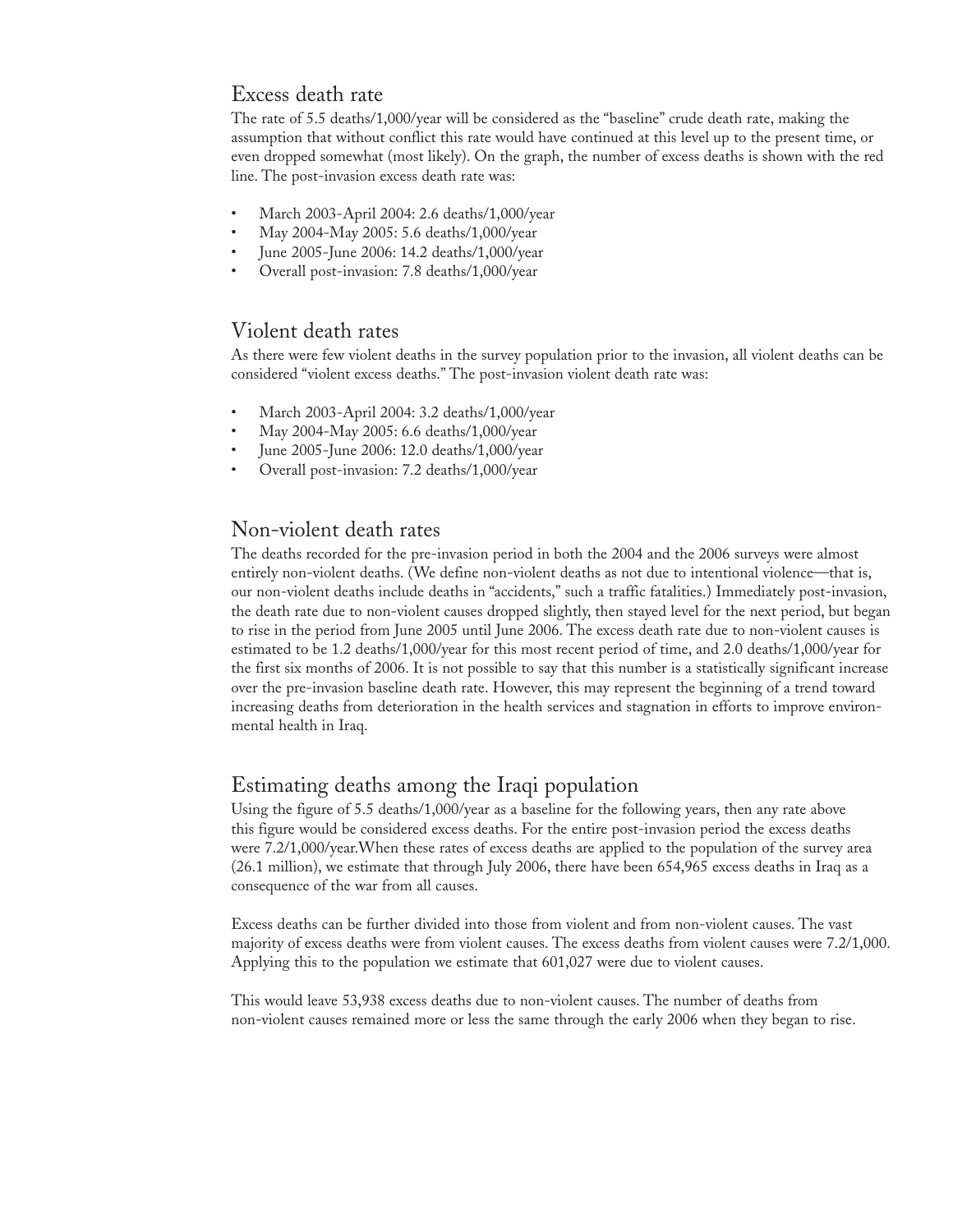

The geographic distribution of deaths by governate is represented Figure 2, showing the highest death rates much where they would be expected, in the Sunni Arab provinces.

*Figure 2. Death rates due to violent causes, by governate.*

## Weapons causing death

From the accounts of households, it was almost always possible to identify the weapon or type of ordnance responsible for the death of the household member. This is seen in Table 2 on the following page.

From the beginning, the major cause of deaths was due to gunshots. Air strikes were common causes of death in the beginning. Air strikes caused about 13% of deaths from known causes throughout the war. In some places air strikes caused a large proportion of deaths. Increasing deaths from car bombs developed later. In some cases, what was classified as a car bomb might have been a mortar shell impacting on an automobile.

#### **Table 2: Source of violence**

|                               | Pre-invasion   | Mar 03-Apr 04 | May 04-May 05 | Jun 05-Jun 06 | Total     |
|-------------------------------|----------------|---------------|---------------|---------------|-----------|
| Violent, coalition            | 1(50%)         | 16 (36%)      | 35 (39%)      | 43 (26%)      | 95 (31%)  |
| Violent, other                | $\Omega$       | 4(9%)         | 17 (19%)      | 50 (30%)      | 71 (24%)  |
| Violent, unknown              | 1(50%)         | 25 (56%)      | 38 (42%)      | 72 (44%)      | 136 (45%) |
| Gunshot                       | $\Omega$       | 36 (80%)      | 46 (51%)      | 87 (53%)      | 169 (56%) |
| Car bomb                      | $\Omega$       | $1(2\%)$      | 7(8%)         | 30 (18%)      | 38 (13%)  |
| Other explosion/<br>ordinance | 1(50%)         | $1(2\%)$      | 21 (23%)      | 20 (12%)      | 43 (14%)  |
| Air strike                    | 1(50%)         | 6(13%)        | 13 (14%)      | 20 (12%)      | 40 (13%)  |
| Violent, unknown              | $\Omega$       | $\Omega$      | 2(2%)         | 4(2%)         | 6(2%)     |
| Accident                      | $\Omega$       | $1(2\%)$      | $1(1\%)$      | 4(2%)         | 6(2%)     |
| Total deaths                  | $\overline{2}$ | 45            | 90            | 165           | 302       |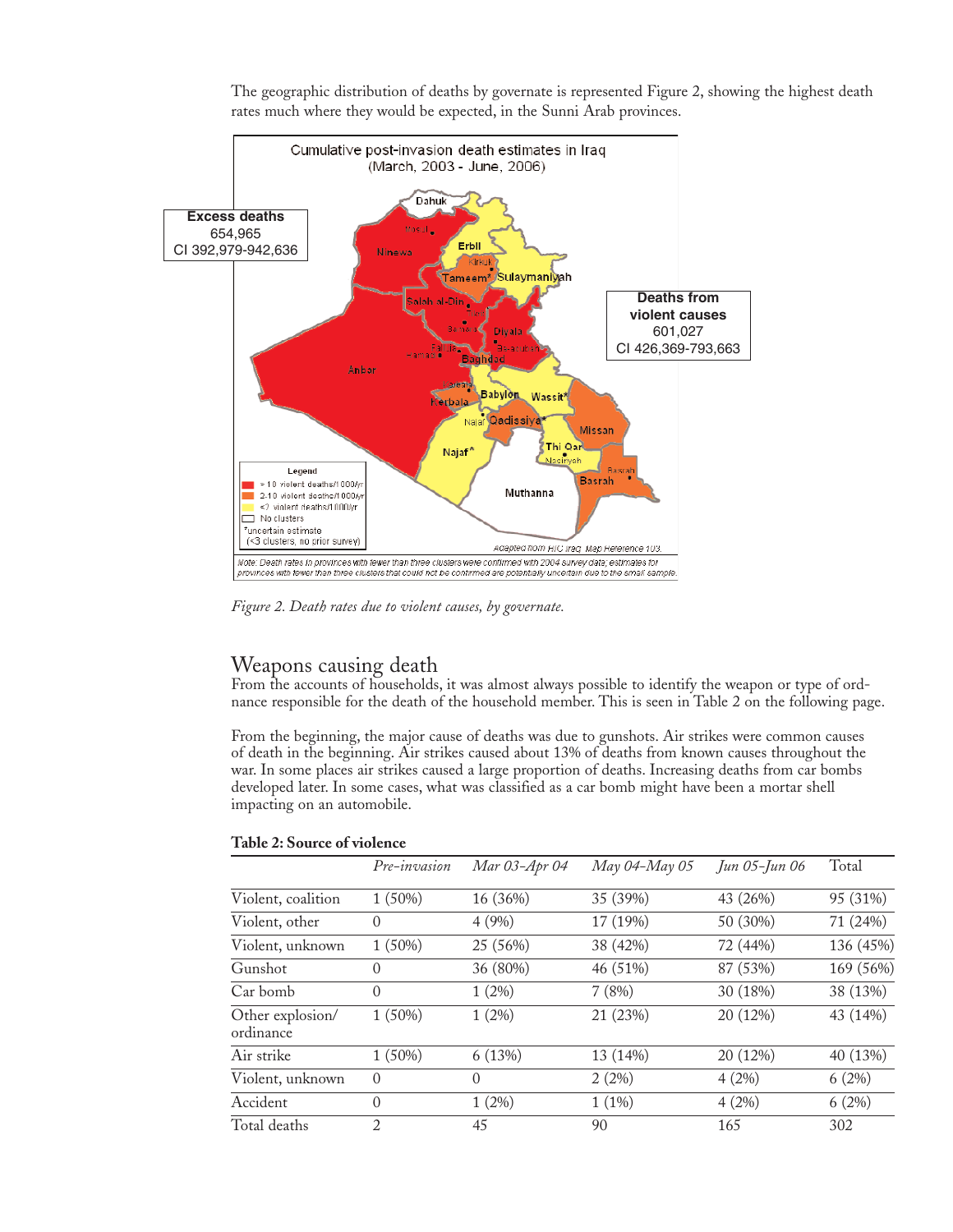# Responsibility for deaths

Households were asked what party was responsible for the killing of their household member. In many cases it was not clear. There was great difficulty in identifying which were criminal events. Only when the household was certain that the death was as a consequence of coalition actions was this recorded as such.

In Figure 3 below we have shown the entire pattern of deaths for the survey years. The deaths from coalition forces prior to the invasion were related to air strikes in the time leading up to the invasion. For this survey, the deaths recorded were those that households attributed to specific parties. We had no independent method for identifying parties responsible for these deaths.

The percentage of the deaths that were attributed to coalition forces varied from year to year. However the absolute numbers of deaths attributed by households to coalition forces rose through 2005, then levelled off during 2005, only to start rising again in 2006. For 2006, a smaller proportion of death was attributed to the coalition, but the number of people killed in 2006 from all causes substantially increased, and this increase means a larger actual number of deaths occurring from attacks attributed to the coalition. As can be seen from Figure 3, however, the growing proportion of deaths not specifically attributed to coalition forces rose significantly in the last year.



*Figure 3.*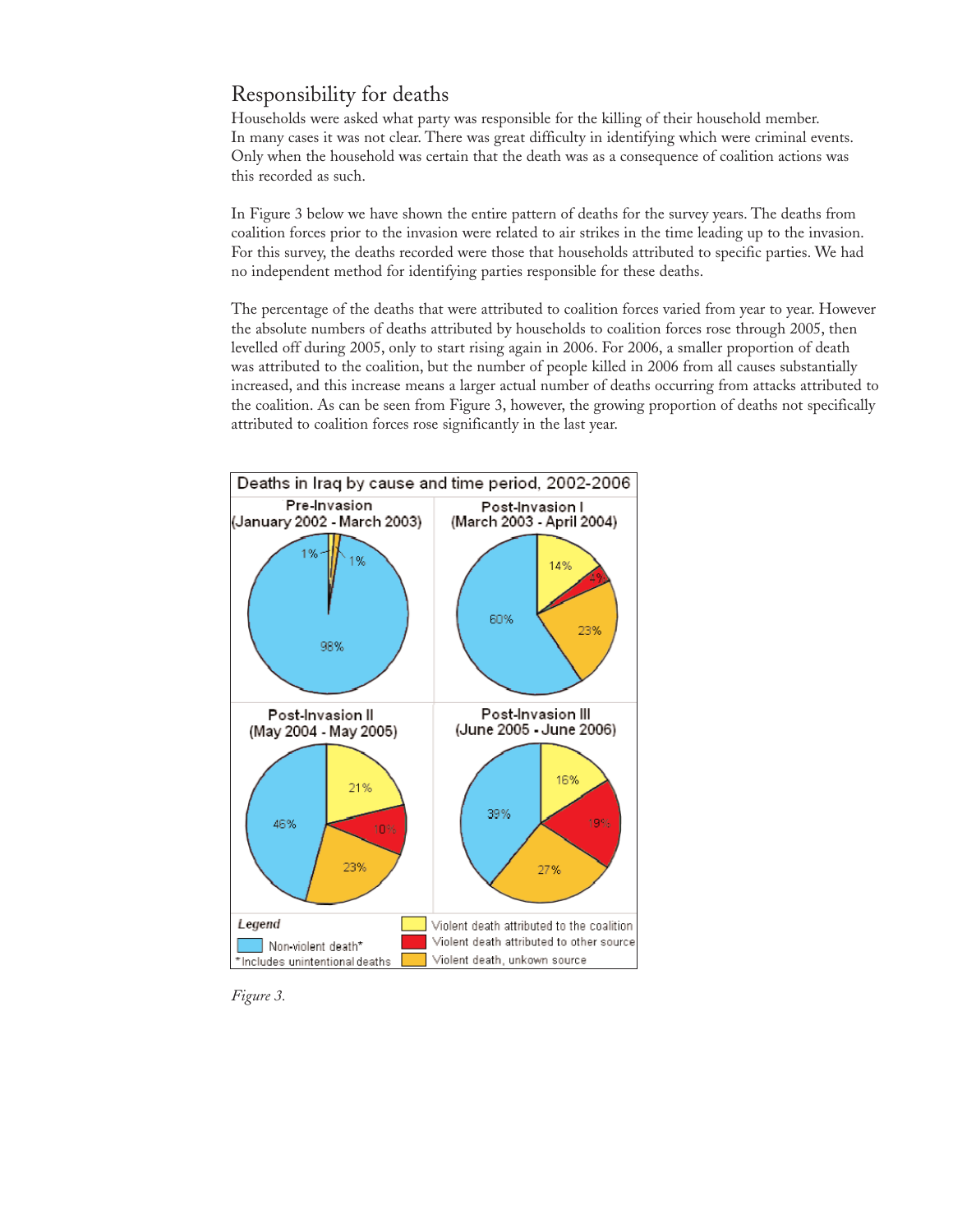# Age distribution of deaths

Figure 4 shows the age and sex for all deaths in the survey households and those deaths that were reported from violent causes. The first graph shows all deaths. The pattern for females is what would be usual for both males and females, in almost all countries of the world. However, in this graph there is a great excess in deaths among males of all ages in comparison with females. In the next graph is shown the deaths from violent causes by age and sex. As can be seen, violent deaths account for most of the deaths, and violent deaths are almost entirely in males. Among the males, there were no practical survey methods to determine which of the deaths were among active combatants. It is interesting to note that the largest single age group of female deaths was among the under age 15 years.



*Figure 4.*

## The 2004 survey compared with the 2006 survey

Since the 2006 survey included the period of time contained in the 2004 survey, we could compare these two results for the time frame from January 2002 through August 2004. In 2004 we estimated that somewhere in excess of 100,000 deaths had occurred from the time of the invasion until August 2004. Using data from the 2006 survey to look at the time included in the 2004 survey, we estimate that the number of excess deaths during that time were about 112,000.

That these two surveys were carried out in different locations and two years apart from each other yet yielded results that were very similar to each other, is strong validation of both surveys.

## Limitations

Any collection of information is open to potential bias, and has limitations. All efforts were made to randomly select the households to be included in this survey, but it may have been that households with more deaths or households with fewer deaths were over represented in this survey. The finding that the 2006 results are very close to the 2004 household results suggests this did not occur. As in all surveys, a larger sample would have likely have produced a result with greater precision, although this would have exposed the survey teams to higher risk. In the future, when safety has improved, a large survey will be needed to determine in detail the total implications of the conflict for the people of Iraq.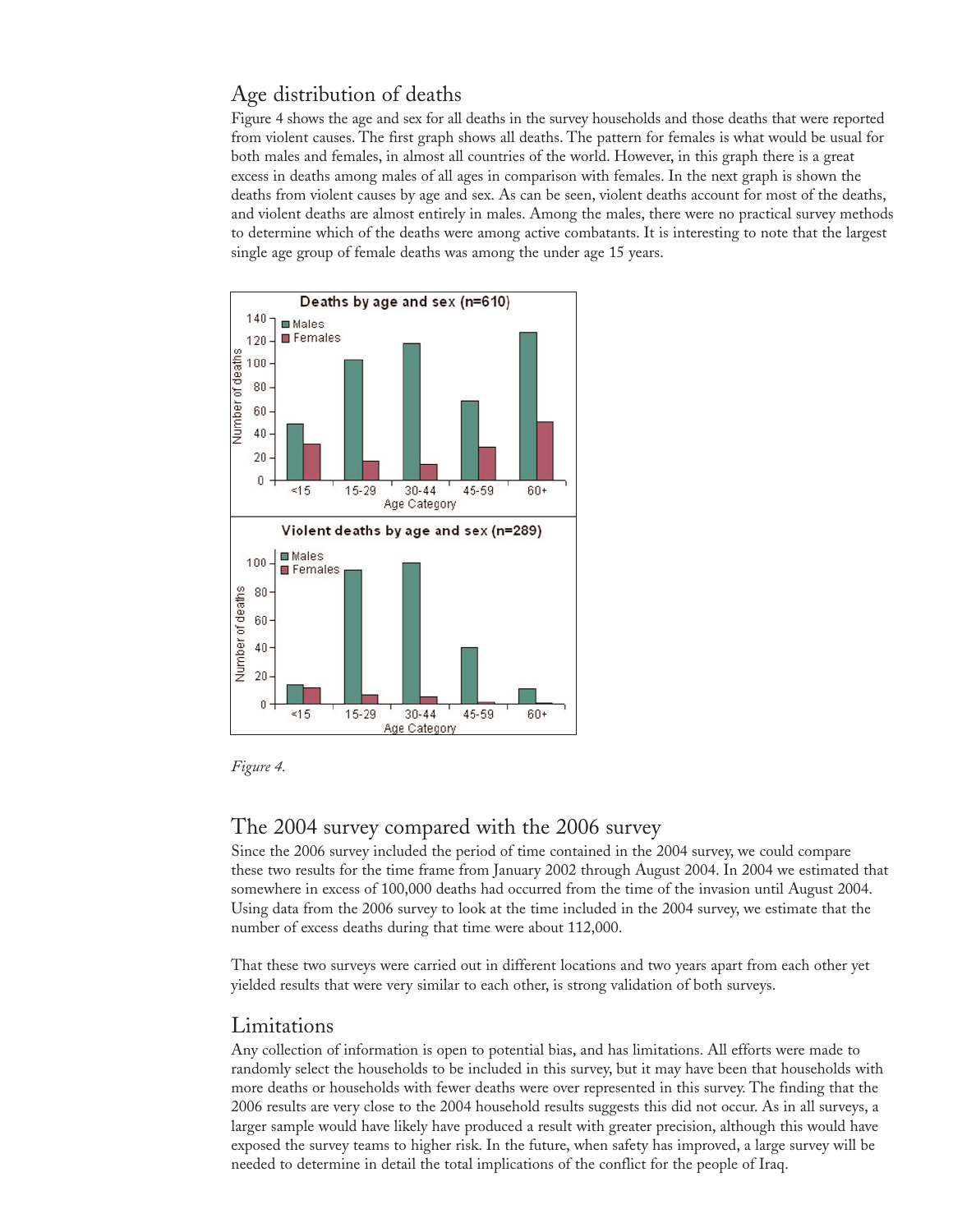The households were selected for this survey according to population size we obtained from the Ministry of Planning, but this may not have fully reflected migration within or outside the country. However, it is unlikely that this would have occurred at a scale necessary to affect findings.

Perhaps the greatest potential limitation to this type of survey is the problem people have recalling the date of specific events, especially over several years. Again, the close similarities between the 2004 and the 2006 data suggest this was not a major problem. Households could have concealed deaths from the interviewers, though by promising anonymity to households we tried to minimize this risk. We are certain that households did not report deaths which did not occur, as 92% of households had death certificates for deaths they reported.

In the news media coverage of the 2004 survey report, much was made of the wide confidence intervals, which is a statistical technique that was frequently misunderstood. With the much larger sample of the 2006 survey, the confidence intervals are narrowed significantly. For the single most important category—the total number of deaths by violence during the war—the confidence interval ranges from 426,369 to 793,663. That means that we are 95% certain that the correct number is between those two, and 601,027, is the statistically most probable number. The likelihood that another number is the correct number decreases very rapidly as one moves up or down from the figure of 601,027.

# Conclusion

The number of persons dying in Iraq has continued to escalate with each year. The proportion of deaths ascribed to coalition forces has diminished in 2006. However, the actual numbers of Iraqis whose deaths are ascribed by household members to the coalition have increased each year. Gunfire remains the most common reason for death, though deaths from car bombings have increased from 2005. Deaths from non-violent causes have increased for 2005 and 2006 suggesting a trend in deaths due to deterioration in health services and the environment health threats, as well as decreasing access to health services. From a statistical standpoint, the numbers of deaths due to non-violent causes is too small to reach definitive conclusions.

Our best estimate is the 654,965 persons have died as a consequence of the conflict. Of these, 601,027 have died from violence. While the actual value may be somewhat higher or lower than this number, the precision of these results is adequate to conclude that loss of life in this conflict has been substantial. This is far greater than reported by various media accounts and morgue tallies. This is not surprising, as reporting of events from incomplete sources cannot, in any statistically meaningful way, be converted into national death rates. Other than Bosnia, we are unable to find any major historical instances where passive surveillance methods (such as morgue and media reports) identify more than 20% of the deaths which were found through population-based survey methods. <sup>10, 11, 12, 13</sup>

As with other recent conflicts, the civilians of Iraq bear the consequence of warfare. In the Vietnam War, 3 million civilian died; in the Congo, armed conflict has been responsible for 3.8 million deaths; in East Timor, an estimated 200,000 out of a population of 800,000 died in conflict.14, 15, 16 Recent estimates are that 200,000 have died in Darfur over the past 31 months.17 Our data, which estimate that 654,965 or 2.5% of the Iraqi population has died in this, the largest major international conflict of the 21st century, should be of grave concern to everyone.

## Recommendations

Standard methods for estimated to burden of disease from conflicts in a reliable manner exist. In this and other conflicts it has been shown that estimation of death rates can be done in a meaningful manner. We recommend that an international mechanism be established to regularly monitor deaths due to conflict and their causes to provide information that will help protect the lives of persons caught up in the midst of conflict.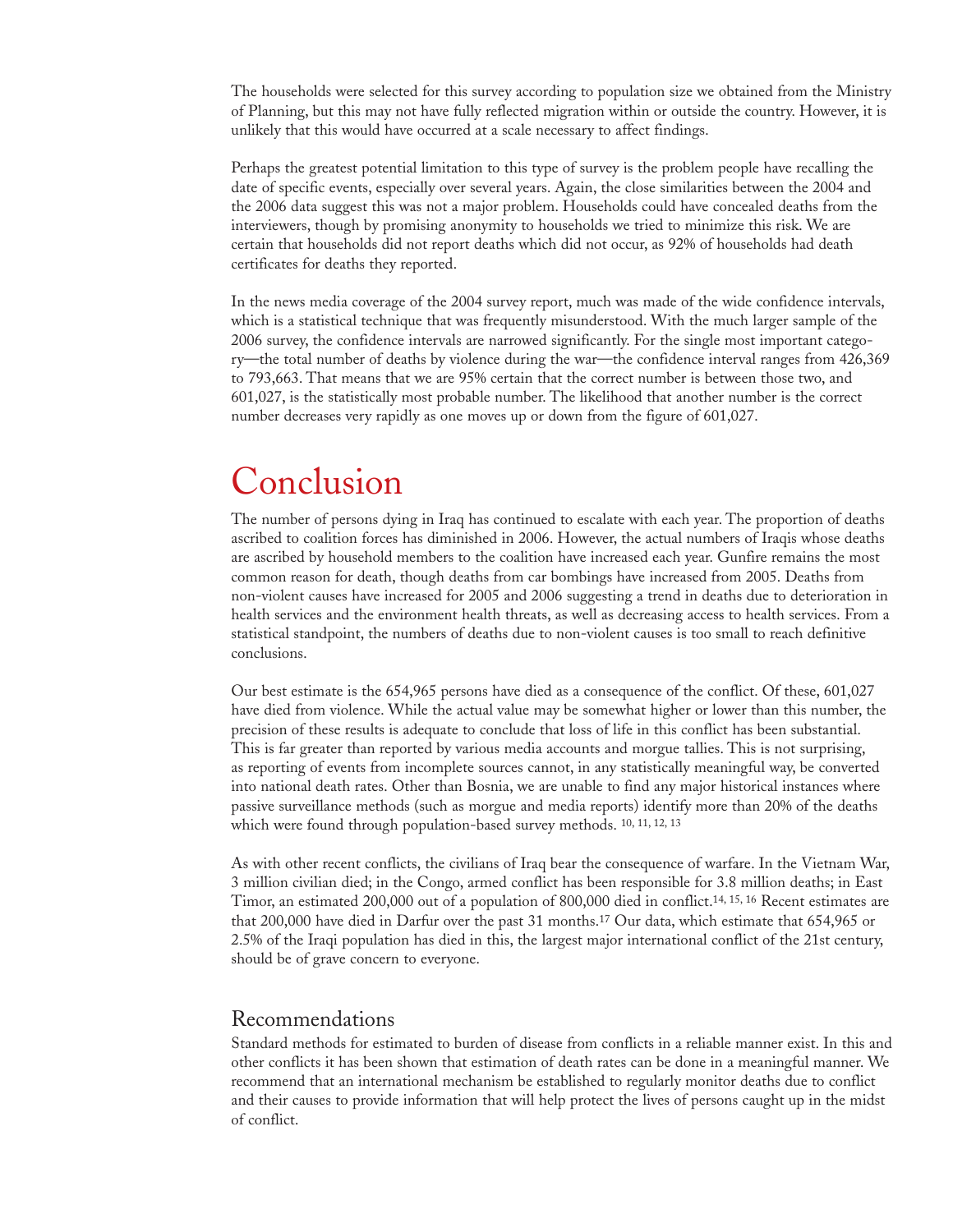#### Acknowledgments

We gratefully acknowledge the assistance of Scott Zeger in the study design and analysis, Elizabeth Johnson with statistical analysis, and Court Robinson and Stan Becker, who helped with the study conceptualization and demographic analysis. John Tirman of MIT edited this report.

We express our deepest admiration for the dedicated Iraqi data collectors who have asked not to be identified.

- 1 Department of Defense. Measuring Stability and Security in Iraq. Washington: DoD, August, 2006.
- <sup>2</sup> Iraq Body Count. http://www.iraqbodycount.net/ (accessed Sept 15, 2006).
- <sup>3</sup> SMART Program. http://www.smartindicators.org/SMART\_Brief-June\_28\_2004.pdf#search=%22smart%20indicators%20mortality%22 (accessed September 10, 2006).
- 4 Roberts L, Lafta R, Garfield R, Khudhairi J, Burnham G. Mortality before and after the 2003 invasion of Iraq: a cluster sample survey. *Lancet*, 2004, 364: 1857-64.
- 5 O'Hanlon, ME, Kamons, A. Iraq index: tracking variables of reconstruction and security in post-Saddam Iraq. The Brookings Institution, August 2006.
- 6 CIA 2003 Factbook entry for Iraq. http://permanent.access.gpo.gov/lps35389/2003/iz.html (accessed 1 Sept 2006).
- 7 US Agency for International Health and US Census Bureau. Global Population Profile: 2002. Washington: US Census Bureau, 2004.
- 8 United Nations Development Program, Iraq Ministry of Planning and Development Cooperation. Iraq 2004 Living Conditions Survey, Vol 1: Tabulation Report. New York: UNDP, 2005.
- <sup>9</sup> There was miscommunication and some clusters were done in the wrong locations. These were dropped in the analysis to ensure the samples used for analysis was truly representative of the population.
- 10 Spiegel PB, Salama P. War and mortality in Kosovo, 1998-99: an epidemiological testimony. *Lancet*, 2000; 355:2204-9.
- 11 Malfait P, Moren A, Dillon JC, et al. An outbreak of pellagra related to changes in dietary niacin among Mozambican refugees in Malawi. *Int J Epidemiol,* 1993; 22:504-11.
- 12 Roberts L, Despines M. Mortality in Katana Health Zone, Eastern DRC. *Lancet*, 1999; 353:2249-50.
- 13 Goma Epidemiology Group. Public Health Impact of Rwandan Refugee Crisis: What Happened in Goma, Zaire, in July, 1994. *Lancet*, 1995; 345:339-44.
- 14 Allukian M, Atwood PL. Public health and the Vietnam War. In *War and Public Health*, Levy BS, Sidel VW, eds., Washington, DC; American Public Health Association, 2000.
- 15 Coghlan B, *et al.* Mortality in the Democratic Republic of Congo: a nationwide survey. *Lancet*, 2006; 367:44-51.
- 16 CNN. US approved E. Timor invasion: documents. http://archives.cnn.com/2001/WORLD/asiapcf/southeast/12/06/indonesia.timor.us/ (accessed Sept 10, 2006).
- 17 Hagan J, Palloni A. Death in Darfur. *Science,* 2006; 313:1578-9.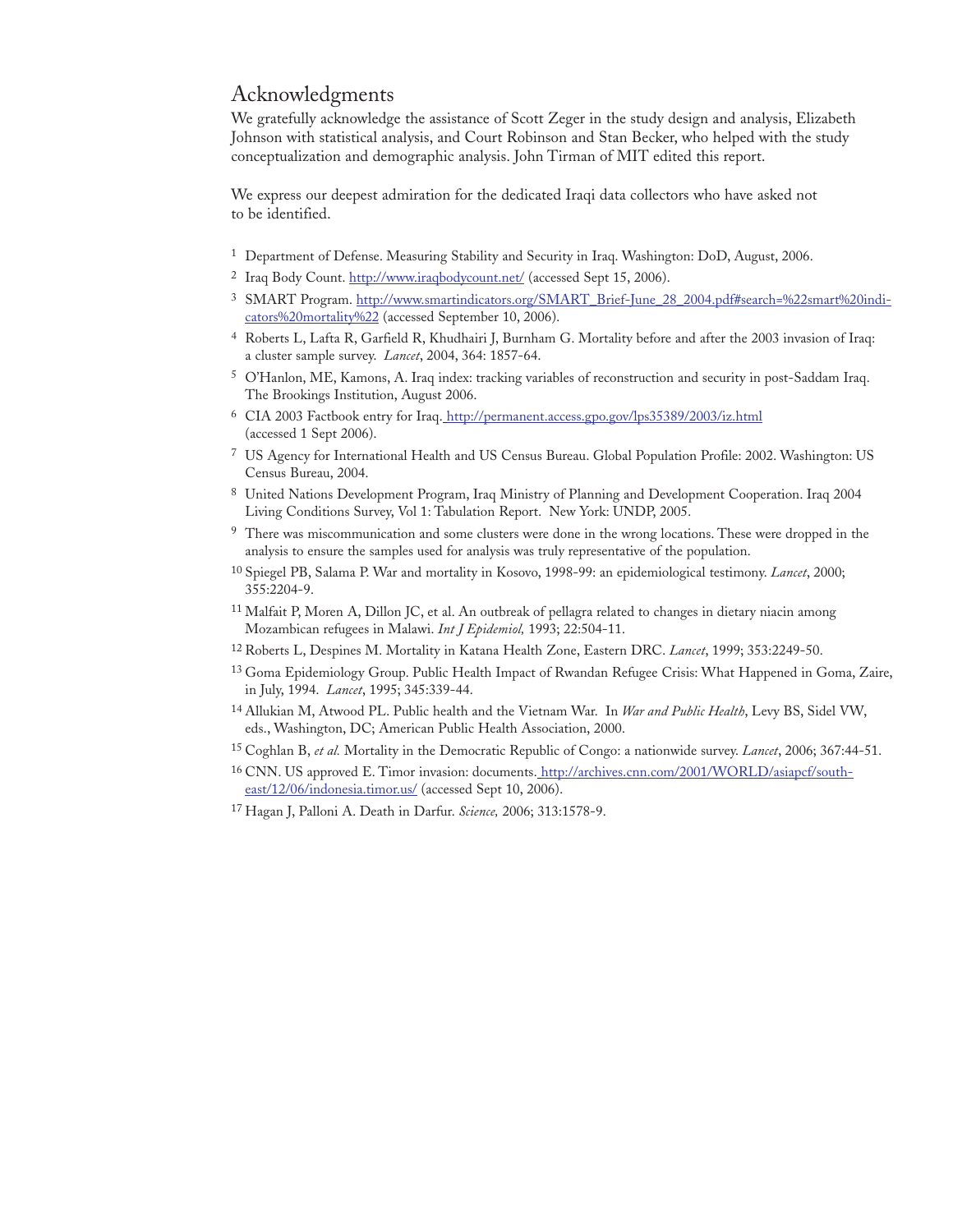# Measuring Deaths in a Population: The Cluster Survey Method

Measuring population characteristics is almost always based on sampling. This could be about deaths, births, or disease present, but it just as well could be voting intentions, number of pets in the household or most-watched television programs.

The basis of sampling is that a characteristic of the whole can be determined from parts selected at random from that whole. Various mathematical formulae allow calculation of how many parts are required to be assured that the result is indeed representative of the whole. It is usual for a survey to be designed with a 95% confidence that the result is within 80% (or some number that we chose for other reasons) of the true value for the whole (precision). Using such formulae, we can determine how many persons we would have to survey to satisfy the criteria set for the confidence and precision of the results. This is called the *sample size.* The more confidence we desire for our results, and the more precision we want, the larger the sample must be. Sometimes this involves just more people and more training, but as in the case of the Iraq study, it involves increasing the exposure to danger. Survey takers have been killed in Iraq, but fortunately none from our teams.

Once we decide on the sample size, we need to determine how to find those numbers of the parts that make up the whole. For people, we speak of the whole as the *population.* These parts should be found by *random* (not haphazard) methods. The simplest way is to make a list of everyone in the population (the whole), and randomly choose the number needed from this list. This is known as simple random sampling.

Cluster sampling, which involves the random selection of clusters of people (or households) instead of individual people, is a valid alternative to simple random sampling. In conflicts and in many developing countries, the listing of all persons or households in an area to be sampled is seldom available. An alternative is the cluster survey, which selects a certain number of clusters (usually not less than 30) from the area to be surveyed. In the area of interest, each of the towns or administrative units is listed by the best estimate of population sizes, and a running total of these populations is made.

The total population is then divided by the number of clusters to give the *sampling interval.* If we were to visit 30 clusters in a county with a population of 120,000, our sampling interval would be  $120,000 \div 30 =$ 4,000. This means every 4,000th person in the county would live in one of the clusters we will want to visit. We then list all the towns in the county by their population (in any order). Our first cluster is the town where person 4,000 lives, our second cluster is in the town where person 8,000 lives, the third cluster is where person 12,000 lives, and so on until we have our 30 clusters. We really don't need to know who person 4,000 is, just the town where he or she lives. If we listed the towns alphabetically, then we would know automatically which town would be the first cluster chosen, and it would not be random. However, if we pick our first cluster with a random number, then it could be several places. If the random number is too big (bigger than 4,000), then we will not get 30 clusters for the country. So the rule is that the random number is chosen for the first cluster, which is less than the sampling interval—in this example, 4,000.

As the towns or administrative units are listed by populations, bigger towns are likely to be selected for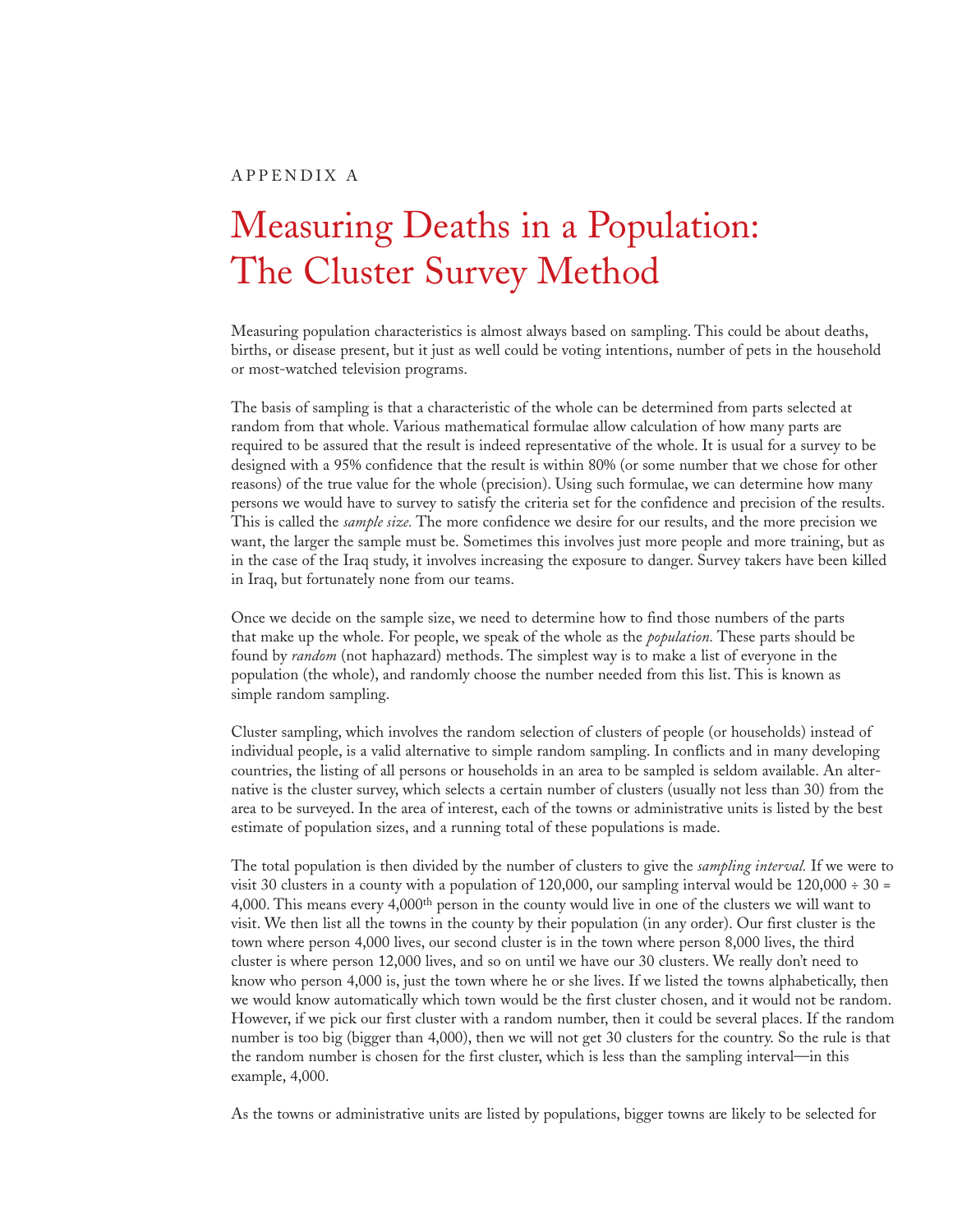more clusters. This is a basic sampling principle: the chance of being selected is equal for everyone, whether you live in a big city or a small town. In this way, all people and all households have an equal chance of being included in a survey.

Once the cluster is selected, additional sampling stages are required to locate neighborhoods and eventually a single house where to start. For each of these selection stages, a random process is used so there will be no bias to select one location over another. Once the "start house" or location is selected, then the survey team moves to the next nearest (or sometimes the second or third nearest) house until the specified number of houses are selected (often from 10-50) to be interviewed in that cluster. The same is done for the other clusters.

A problem with cluster surveys is that households adjacent to each other are more likely to be similar than those located farther away. In the case of localized violent events, the same event is likely to affect households close together. This makes simple random sampling a stronger survey method where this is possible. But in war this is seldom possible.

To compensate for this "clustering effect" (sometimes called the *design effect*), the number of households or persons in a cluster sample is increased over that of a simple random sample in order to provide adequate precision. As one does not know the extent of "clustering" before the survey is started, it is usually estimated at two, meaning that a cluster survey would need twice the number of households as a simple random survey in order to have equal statistical power.

Afterwards, the clustering or design effect can be calculated from the results to see if the estimate of 2.0 was indeed correct. In the 2006 Iraq mortality study, during its analysis this effect was found to be only 1.6—that is, the number of households in the cluster sample needed to be 1.6 times the size of a completely random household sample in order to have the same statistical power, or in terms of confidence intervals, to give an equally precise result. This standard was achieved, because an effect of 2.0 had been allowed for in the design. In other words, the final number of households surveyed— 1,849—was greater than what was needed for such precision.

Cluster sampling is the method that gives us much of our information about health of populations in developing countries. It has been accepted as an effective tool for measuring deaths in previous conflict situations such as in the Democratic Republic of Congo,<sup>1</sup> during post Gulf War sanctions,<sup>2</sup> in Kosovo,<sup>3</sup> in Darfur,4 and in Angola.5 The results of these studies were widely used to establish policy by governments and the United Nations. The US Government, the Canadian Government, UN agencies (especially UNICEF) and many other organizations have supported development of these methods both in peacetime and during conflict.

Validation of cluster sampling methodologies as an appropriate alternative to simple random sampling is difficult in conflict situations. However, there have been multiple initiatives to validate this method in measuring public health outcomes such as mortality, demographics, and nutritional and disease status in stable circumstances. The Standardized Monitoring and Assessment of Relief and Transitions Initiative (SMART), a collaborative network through USAID seeking to standardize and evaluate methodologies among humanitarian organizations, has established cluster sampling as an acceptable method of sampling in conflict.6 In stable situations, the USAID-supported Demographic and Health Surveys (DHS), which frequently use cluster sampling in stable countries to measure death rates, have obtained results that are almost identical to data measured through a national census.7 The data derived from cluster sampling from DHS have been used to inform many health policy decisions by donor countries, and is one of the United States' major contributions to public health knowledge.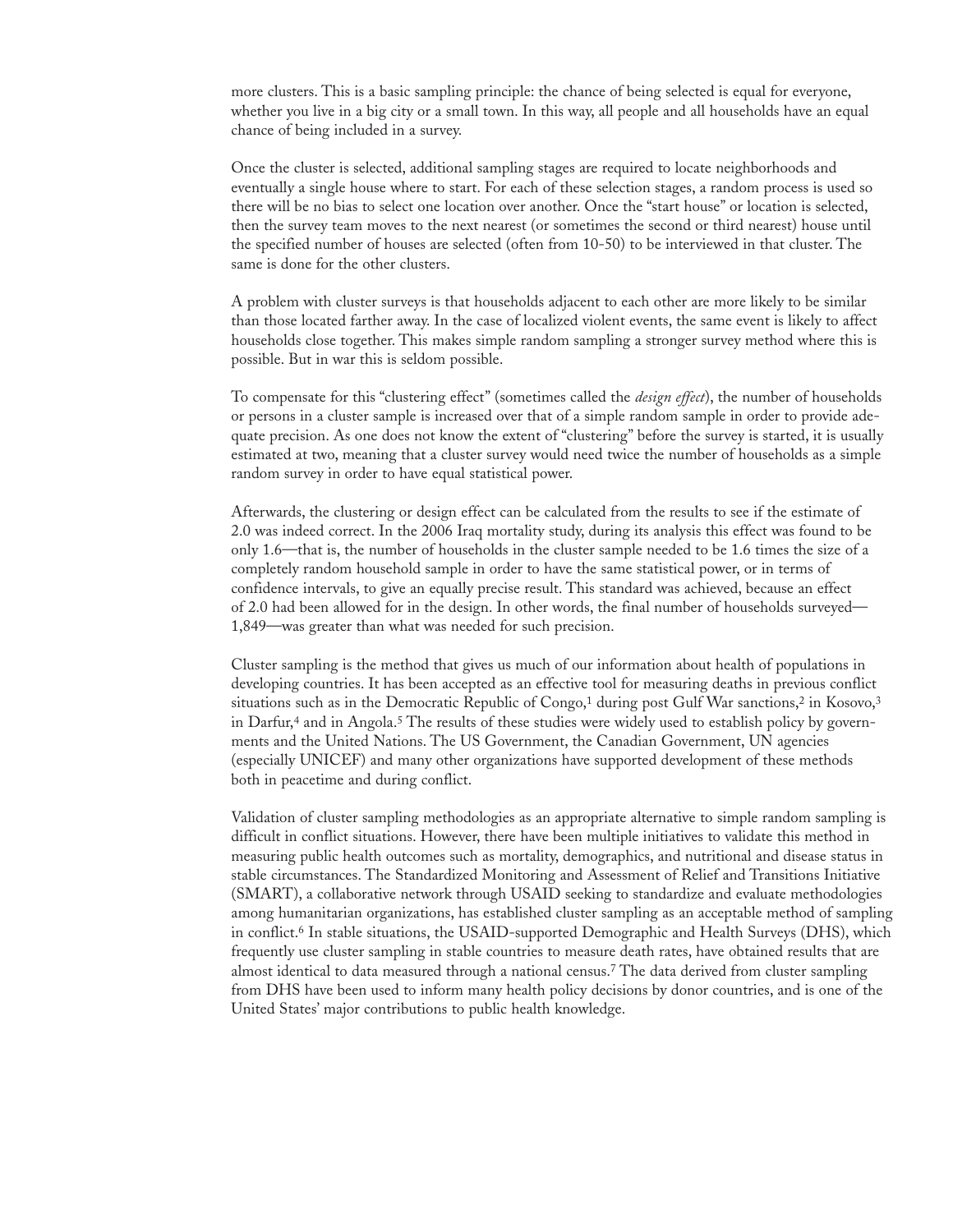#### APPENDIX B

# Collecting the Data

The mortality survey was a partnership between American and Iraqi academics with the field data collected by teams of male and female Iraqi physicians. To protect their safety, they are not identified in this report. Pollsters and others trying to collect information in Iraq have been threatened, mistreated, and even killed. After the 2004 Iraq survey of deaths, considerable time was spent designing the followon study that would have the maximum precision while minimizing risk to survey teams. This survey the subject of this report—was completed without deaths or injuries to the survey teams.

The tasks of going out every day to many different locations in the country faced numerous perils. Due to administrative delays at the sponsors' universities, the survey did not begin until late spring, and the often-oppressive heat sometimes reached 55° Celsius (130° F.) in the shade.

Getting to the survey sites was difficult. U.S. checkpoints were particularly challenging, due to the rules of engagement, suspicion, and the doctors' mission. Iraqi checkpoints were less problematic, but militias and political parties, as well as criminals, all posed significant dangers. The militias, says the survey team leader, "are unpredictable, they are very smooth when they know that we are from 'their side.' Generally, they didn't threat our lives. They stopped us three times [in different regions]. In the first, they kept us for a few hours for checking, in the second they took us to their commander, and the third time they did not allow us to go, so we turned back." The criminal gangs, he says, are "miscellaneous groups with different visions and goals. They may kill for any reason: money, revenge, and even for fun."

Once in the clusters, the teams faced suspicion initially, especially at the first house selected in the random process. Lengthy explanations of the purposes of the survey—and that it would help the Iraqi people—were necessary to allay fears. In some areas, people were more welcoming, and all but a very few of the entire sample were eventually very cooperative.

Returning from the clusters was every bit as perilous as going to them, and the teams were exposed to this danger constantly.

American and Iraqi team members met twice across the border in Jordan, first to plan the survey and later to analyze the findings. The Johns Hopkins members of the research team are in awe of the courage and persistence of our Iraqi colleagues.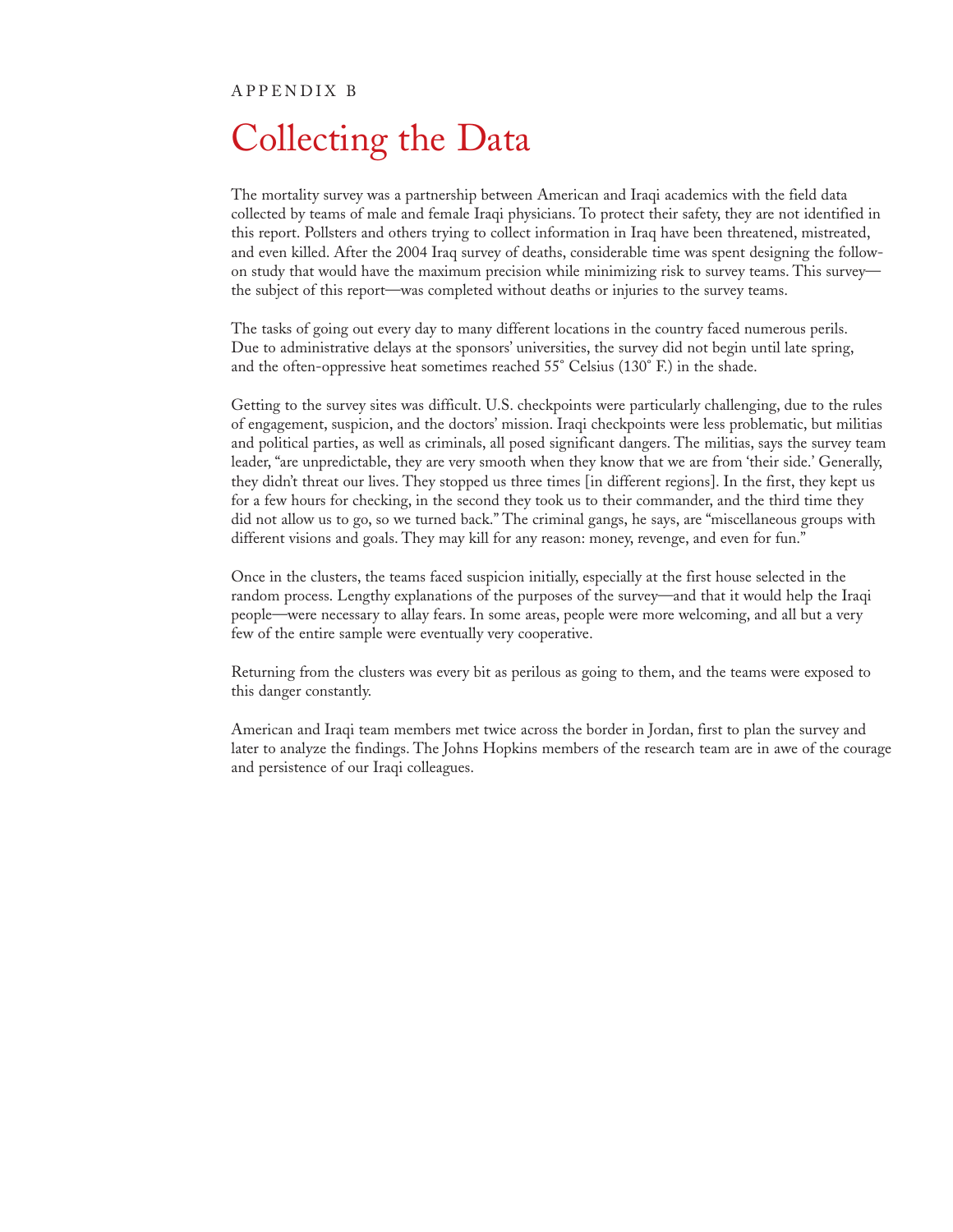#### APPENDIX C

# Other Accounts of Mortality in Iraq

There are several other efforts to account for the dead as a result of the Iraq war.

**Iraq Body Count** (IBC) has been the most widely cited source for ongoing civilian casualties in Iraq since the 2003 invasion (www.ibc.org). This independent UK-based project accounts for deaths through comprehensive and thorough surveys of news media sources around the world. After independent review by at least two members of the project team, the maximum and minimum values are compiled onto a website that is updated daily. These figures are derived from a comprehensive survey of online media reports and eyewitness accounts.

The founders of IBC believe that each civilian death is a tragedy, and that it is a moral and humanitarian duty for each death to be recorded and compiled. The website cites a quote by General Tommy Franks stating that, "We don't do body counts" and thus, a primary motivation of this project is to take on the duty they believe is the responsibility of American and British citizens.

The IBC uses passive surveillance techniques, which depend upon available reports from the news media, in contrast to an active search for dead bodies. This brings about the possibility of gross underestimations. A significant number of deaths are not reported by the media, especially ones that occur in less populated or well known areas. In addition, the IBC methodology is conservative and excludes data that do not meet their set standards. Marc Herold, an economist on the IBC team, believed that the count is likely too low because thousands of deaths may go unreported due to lack of media coverage.<sup>8</sup>

In the absence of active surveillance measures, passive surveillance is a useful and necessary tool to gather information, but it is important that the information is taken in the correct context. Unfortunately the careful and conservative numbers recorded by IBC are often taken out of context and cited as the true body count, thus lulling people into thinking that the human consequence of the war is far less than it really is. IBC has played a highly commendable role in making people aware of the upward spiral of deaths in Iraq.

Working for the **U.N. Development Program**, the highly regarded Norwegian researcher Jon Pederson led a survey that recorded between 18,000 and 29,000 violent deaths during the first year of occupation. The survey<sup>9</sup> was not focused on deaths, but asked about them over the course of lengthy interviews that focused on access to services. While this was more than twice the rate recorded by IBC at the time, Pederson expressed concern for the completeness and quality of the data in a newspaper interview last year.10 The surveys reported in *The Lancet* were focused solely on recording deaths and count about two and a half times as many excess deaths from all causes over the same period.

The **U.S. Department of Defense**, using passive surveillance techniques, has begun to account for casualties in a broadly defined way, including numbers of attacks, without estimating totals but showing trends lines that are almost identical to IBC and *The Lancet* accounts.11

There is also a widely circulated UPI report of a count by '**Iraqiyun,** a humanitarian organization, totaling 128,000 dead over the first 27 months of the war.12 The methods of this organization—reported to be direct accounts from relatives of those killed—could not be confirmed.

The **Ministry of Health** in Iraq has published some numbers from time to time, but these are generally considered to be unreliable. The registration of deaths in Iraq has been an organized process for many years. Death certificates have traditionally been obtained for the deaths of all adults and older children. Death certificates are required for insurance claims, compensation, payment of benefits, and for burial. Cemeteries do not take bodies for burial without certificates. If deaths occurred outside of hospital, the bodies would be transported to the general hospital for the certificate to be issued. If there were doubts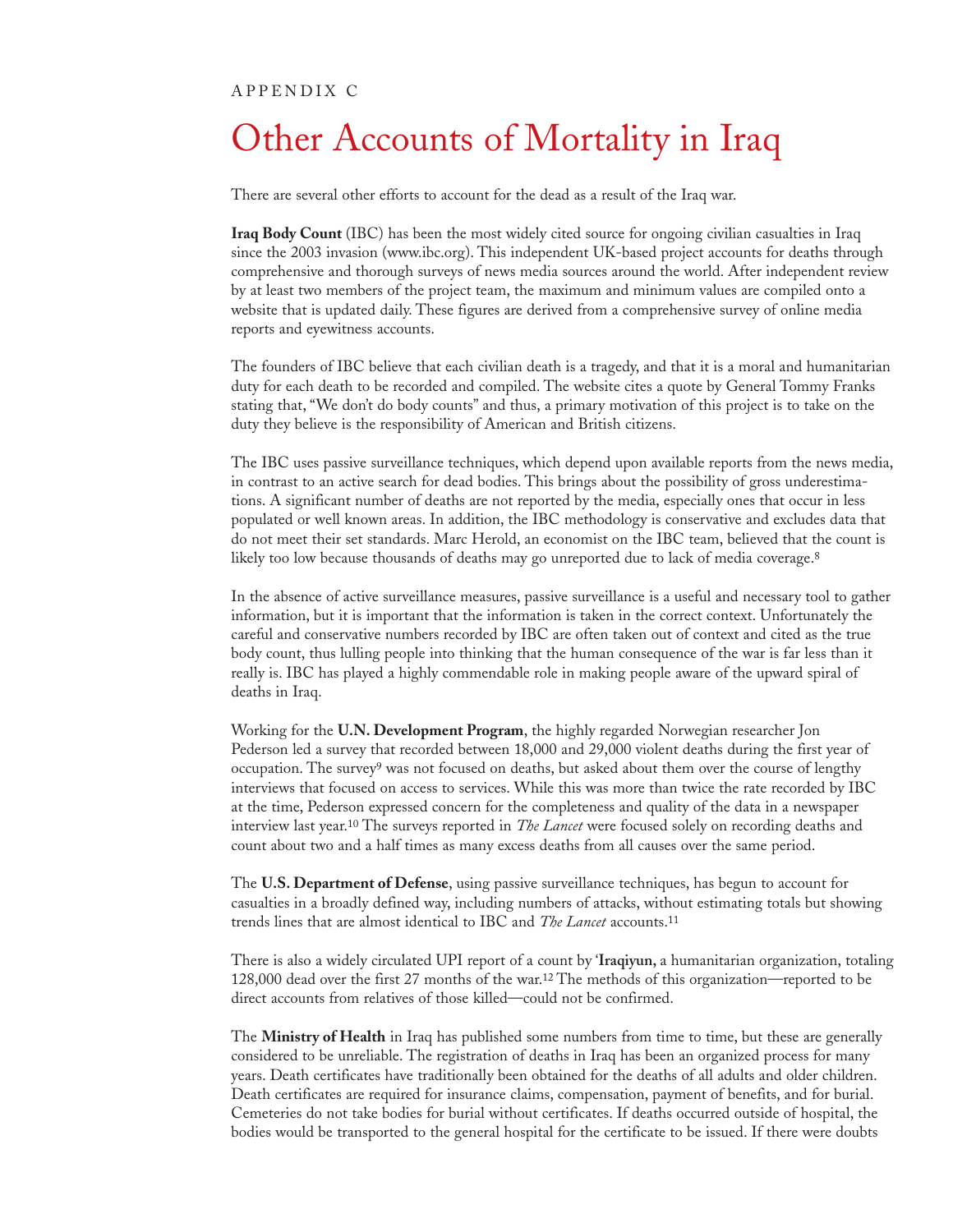about the cause of death, a post-mortem examination would be carried out before issuing a certificate. Copies of the death certificates would go to the national offices managing vital registration.

This process has continued through the current conflict, with death certificates being required for burial, and with information from certificates being duly recorded. However, the tabulation of data from registration of deaths in Iraq has suffered from the chaos of the current conflict. Beyond this, there is also a suspicion that records of death, particularly related to violent deaths, is being manipulated and only partially being released for various political reasons.

Even with the death certificate system, only about one-third of deaths were captured by the government's surveillance system in the years before the current war, according to informed sources in Iraq. At a death rate of 5/1,000/year, in a population of 24 million, the government should have reported 120,000 deaths annually. In 2002, the government documented less than 40,000 from all sources. The ministry's numbers are not likely to be more complete or accurate today.

The figure below shows trend lines from three different accounts—our mortality survey, Iraq Body count, and the Department of Defense report. Although the numbers we estimate through population-based methods are substantially greater than the numbers of deaths counted by the other two, the figure shows that over time the trends are almost identical. This is clear evidence that the three studies have measured the same events, and further reinforces the results of the population based data. This difference in numbers but similarity in trends is typical of the differences between active and passive public health surveillance seen in many conditions.



*Figure 5. Trend lines of different mortality accounts. The reference axis for Iraq Body Count and the Department of Defense reports are on the left. For this study, the reference axis is on the right.*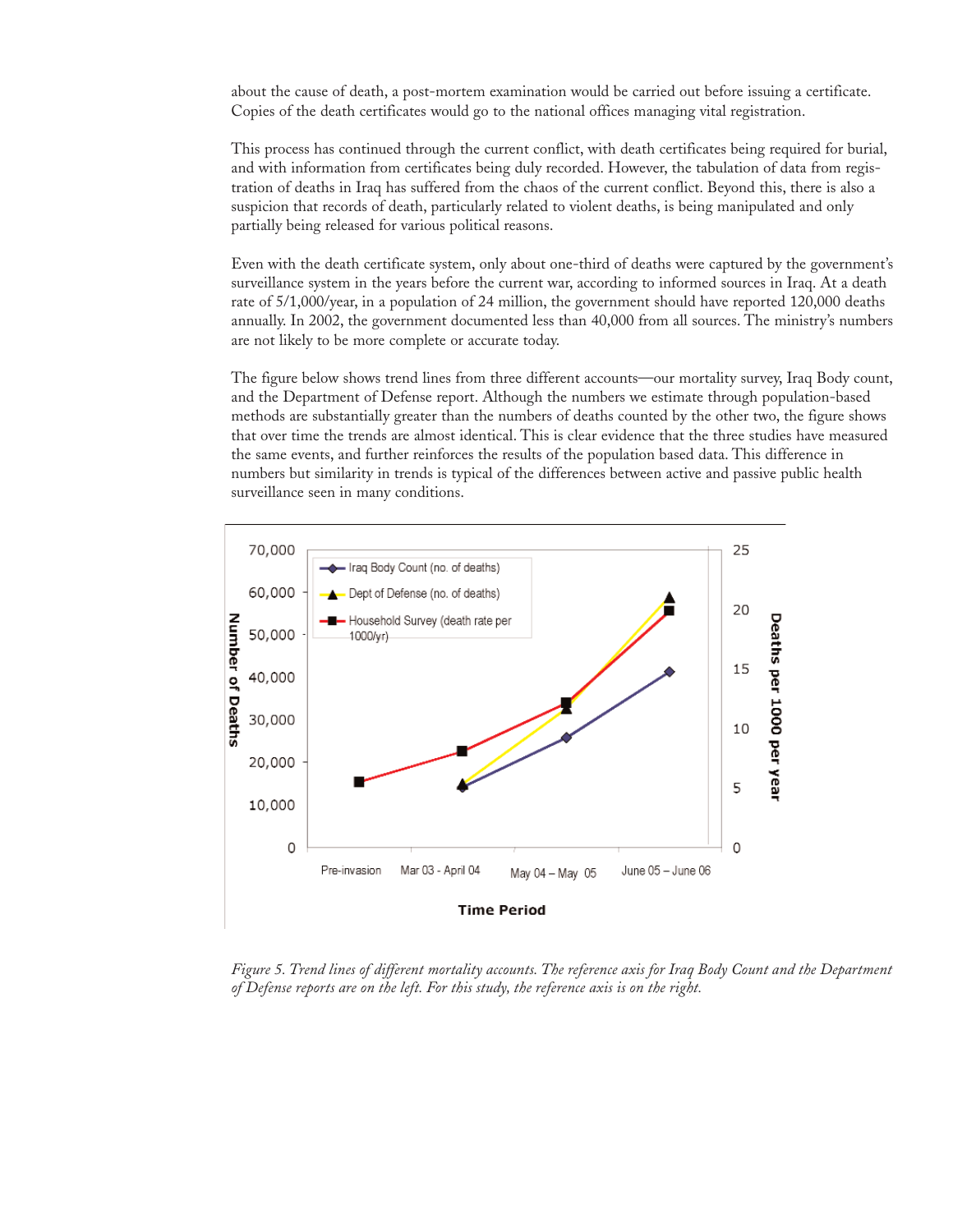# U.S. Military Casualties and Deaths and Their Long-Term Consequences

Since the beginning of the U.S. invasion of Iraq three and a half years ago, some 2,700 American soldiers have been killed, and 20,000 injured. For every death there are just under 8 injuries reflecting military medicine's ability to save lives despite massive injuries. One study reported noted a 97% survival rate in combat casualties at a Naval Hospital Surgical ward in California.13 The injury rate for soldiers in Iraq is 34 per 1000, with only 3.3 deaths/1,000, the lowest in American military history.14 By contrast, 1 in 3 US personnel with injuries died during World War II, and 1 in 4 in Vietnam.15

Because of the high survival from battle injuries, new physical and mental health challenges have arisen. Soldiers who would have never survived their injuries in the past are now living, in some cases, as triple amputees with brain damage.16 Many injuries include second and third degree burns, broken bones and amputations, shrapnel wounds, brain injuries, paralysis, and blindness.17 Extremities are especially vulnerable to home- made Iraqi ammunition and are unprotected by Kevlar vests. Two out of three wounds incurred by soldiers involve the extremities, and 436 soldiers more than 2% wounded in action are amputees.18

Less visible but just as debilitating is the mental and psychological trauma that many veterans face. A recent study in JAMA reported that 19.1% of returning Iraq war veterans suffer from psychiatric conditions, which most often include depression, anxiety, substance abuse, and Post Traumatic Stress Disorder (PTSD).19 Other mental health concerns such as difficulty readjusting to civilian life and impairment in social functioning are also prevalent.

Among those surveyed in a 2004 report in the *New England Journal of Medicin*e article, it was reported that the rate of mental disturbance, especially PTSD, was directly proportional to the number of direct firefights encountered while deployed.20 Strong predictors for psychiatric problems include being shot at or wounded, handling dead bodies, knowing someone who was killed, or killing enemy combatants. Killing of innocent bystanders, or having to witness such killings without the ability to intercede, is also associated with more intense psychiatric manifestations.21 This is of significant concern due to the large numbers of civilians killed during this current conflict by both coalition forces and the insurgency. The risks of modern military combat will have long-term consequences for the survivors, families, the health care system and society.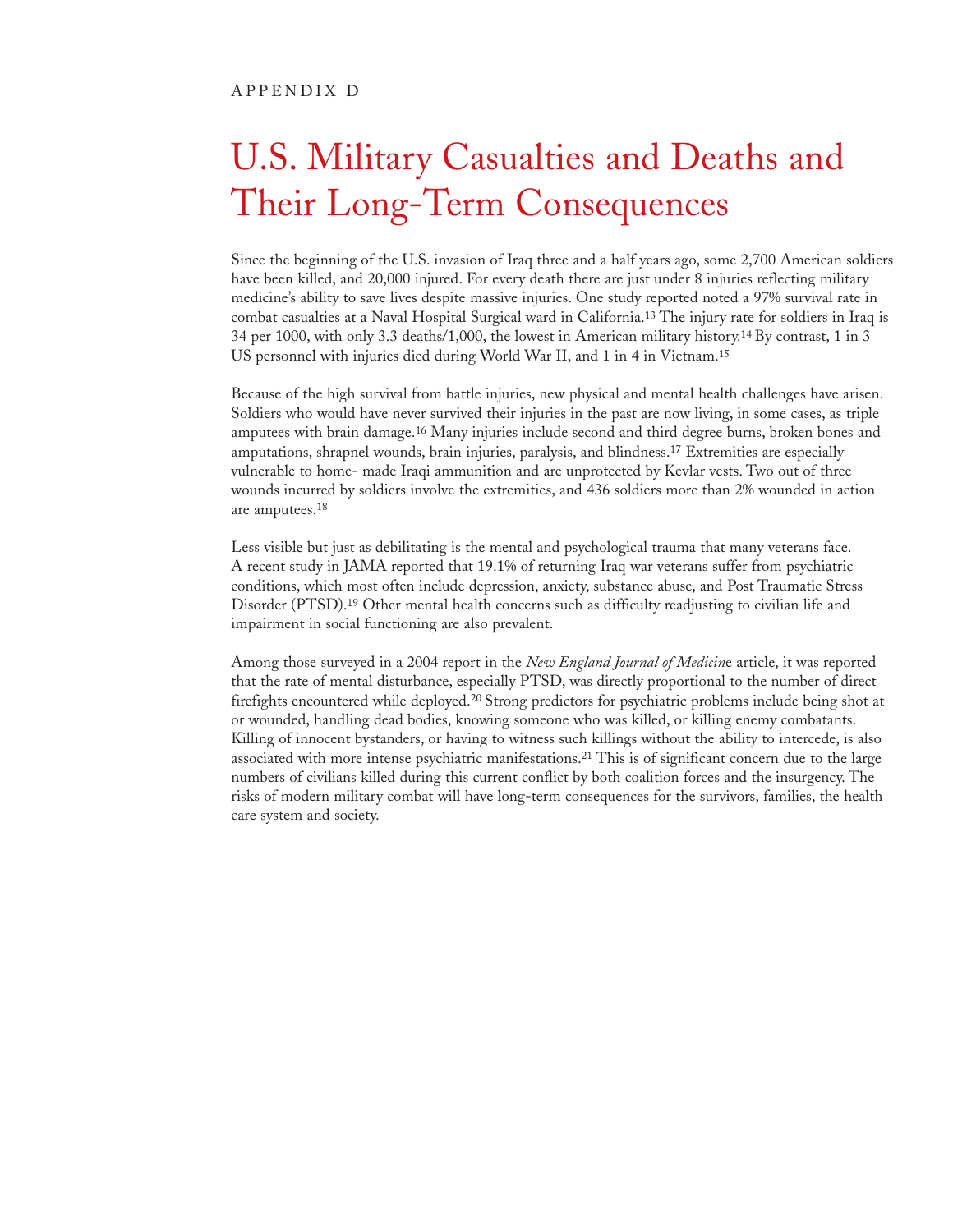

*Figure 6. Cumulative U.S. Military Deaths since March 2003*



*Figure 7. Cumulative U.S. Military Non-fatal Casualties since March 2003*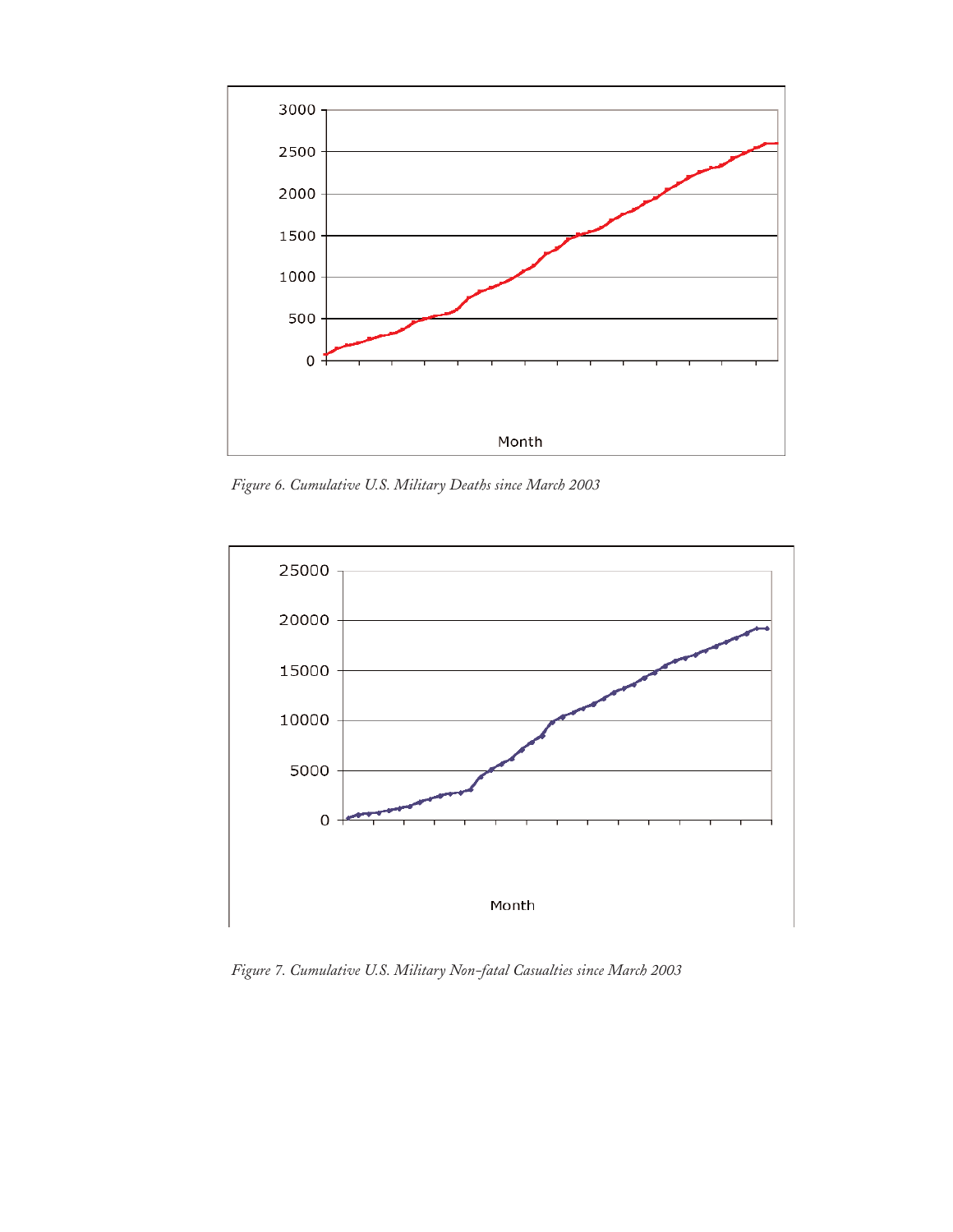#### APPENDIX E

# Health in Iraq

The series of events beginning with the Iran-Iraq war through the Persian Gulf War and the period of trade sanctions all had major effects on the health of Iraqis. During this period, several health assessments were carried out, all pointing to deteriorating health status among Iraqis. Many of these surveys concentrated on measurement of child health. As children are the most vulnerable members of a community, child health is a sensitive indicator of a community's overall health status. Surveys conducted between January and August 1991, estimated that more than 46,900 children died as a consequence of war and sanctions, a three-fold increase from the period prior to the war.22 Estimates in 1995 suggested that the effects of sanctions had increased the death toll among children.23 Evident in the graph below, the UN Oil-for-Food program introduced in 1996 helped improve conditions considerably, but this program had many difficulties.24

On the eve of the 2003 Iraq war, the country's social fabric and its infrastructure had not recovered from the 1991 Gulf War, and the country was ill prepared to face new hardships. Food insecurity was still widespread. More than 40% of the population was dependent on government rations and public food supplies, and 15.4% of the population lacked adequate food.25 In a 2003 survey by the World Food program, 17% of children were found to be underweight and 32% chronically malnourished or stunted.26 Although children between one and five are particularly prone to these challenges, death due to malnutrition alone is rare. Malnutrition contributes to death from other conditions such as diarrhea, pneumonia and infections such as malaria or typhoid. Nutrition-related mortality is typically concentrated in children in their first year, which includes less than 5% of the Iraqi population. Because of this demographic pattern, food insecurity has relatively little effect on overall crude mortality compared with violent deaths, which affect all age groups.

Environmental hazards from chemical, biologic, and radioactive pollution during prior conflicts also pose a health risk. Oil spills and oil well fires during the Gulf war caused air pollution, soil contamination, heavy bombing, and vehicular movement caused further degradation of the environment. Water and sewerage capacity was never fully restored after the Gulf war bombing.

Of particular concern is the cluster of cancers and genetic defects now being reported from Basra. There has been some suggestion that this is associated with depleted uranium (DU) usage in anti-tank weapons by the US Army during the 1991 war. It has subsequently contaminated the ground water in Basra, on which 40% of Basra's population depends on for drinking water.<sup>27</sup>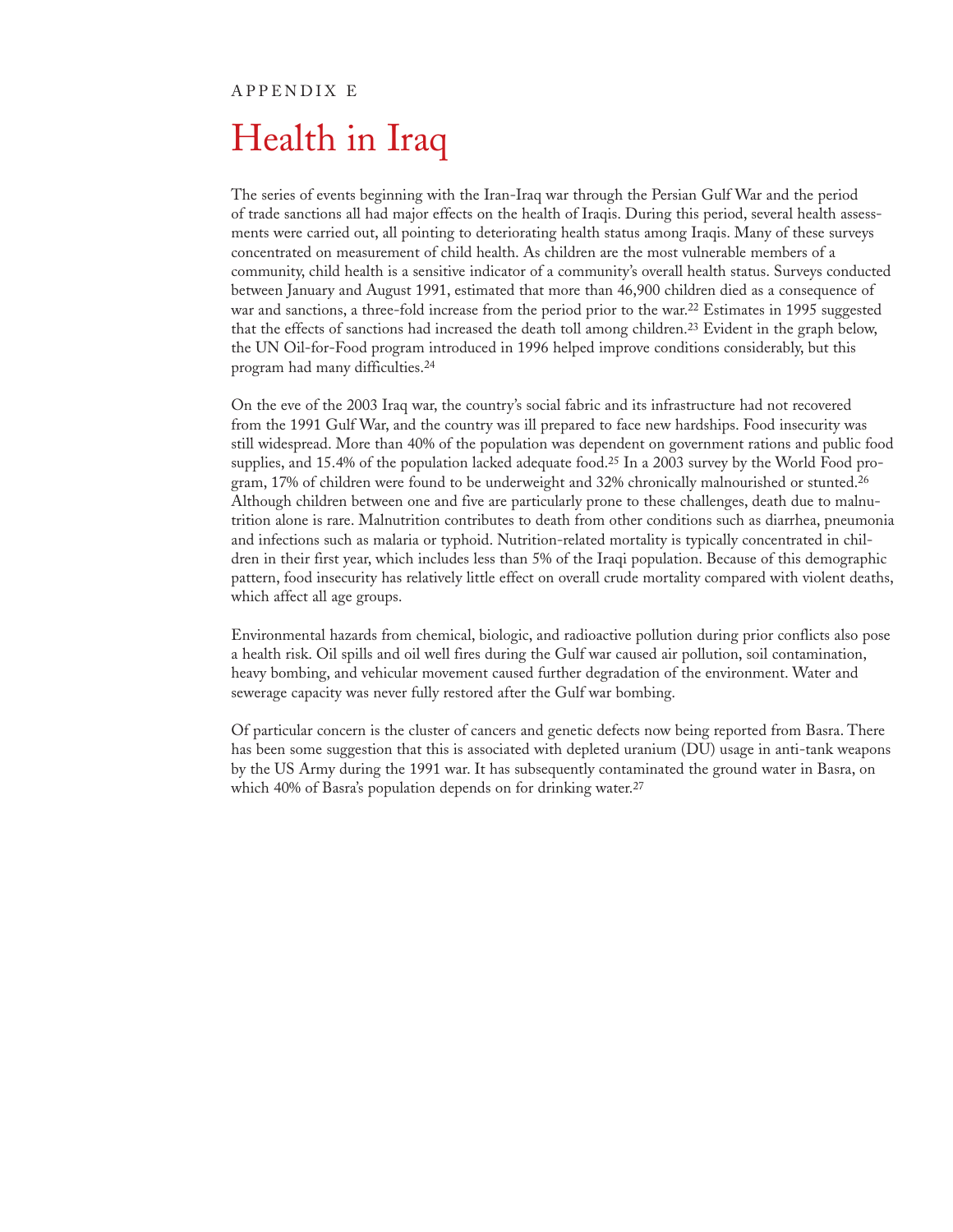

*Figure 8. Infant (under 1 year) and child mortality (under 5 years) rates (per 1,000/year) for Iraq. These declined steadily from the 1960s to reach quite low levels (USA=11) in 1990. The subsequent wars and sanctions have wiped out 20 years of progress in child health.*<sup>28</sup>

The Iraqi health care system was once the finest in the region, but has been in decline for several decades. At this time, it is no longer able to fully meet the health needs of its population. Fragmented services, poor standards of care, and inefficient referral systems are all in part due to pre-existing corruption, neglect, and shortages that arose during Saddam Hussein's rule and from sanctions. The medical system was also crippled by intellectual embargos that prevented import of medical textbooks or journals into the country during the 1990s. Lack of regulation and management placed a strain on the already dwindling health care resources.

Compounding this issue are frequent health leadership changes in a system that finds it hard to conduct the long-term planning needed to restore health services. Weak supporting structures such as health information systems, finance management and human resource management in health, coupled with a weak government makes it hard for over-extended leadership to act decisively.

The 2003 Iraq War resulted in further destruction of vital infrastructures for food, water, security, and sanitation. As the health system further deteriorates, doctors and other health care workers are leaving Iraq. It was recently estimated that of the 34,000 doctors present in 2003, 12,000 have now emigrated and 2,000 have been murdered.29, 30 Much of the health care now being provided in Iraq comes from the unregulated private sector. The coalition's efforts to rebuild health facilities have largely faltered.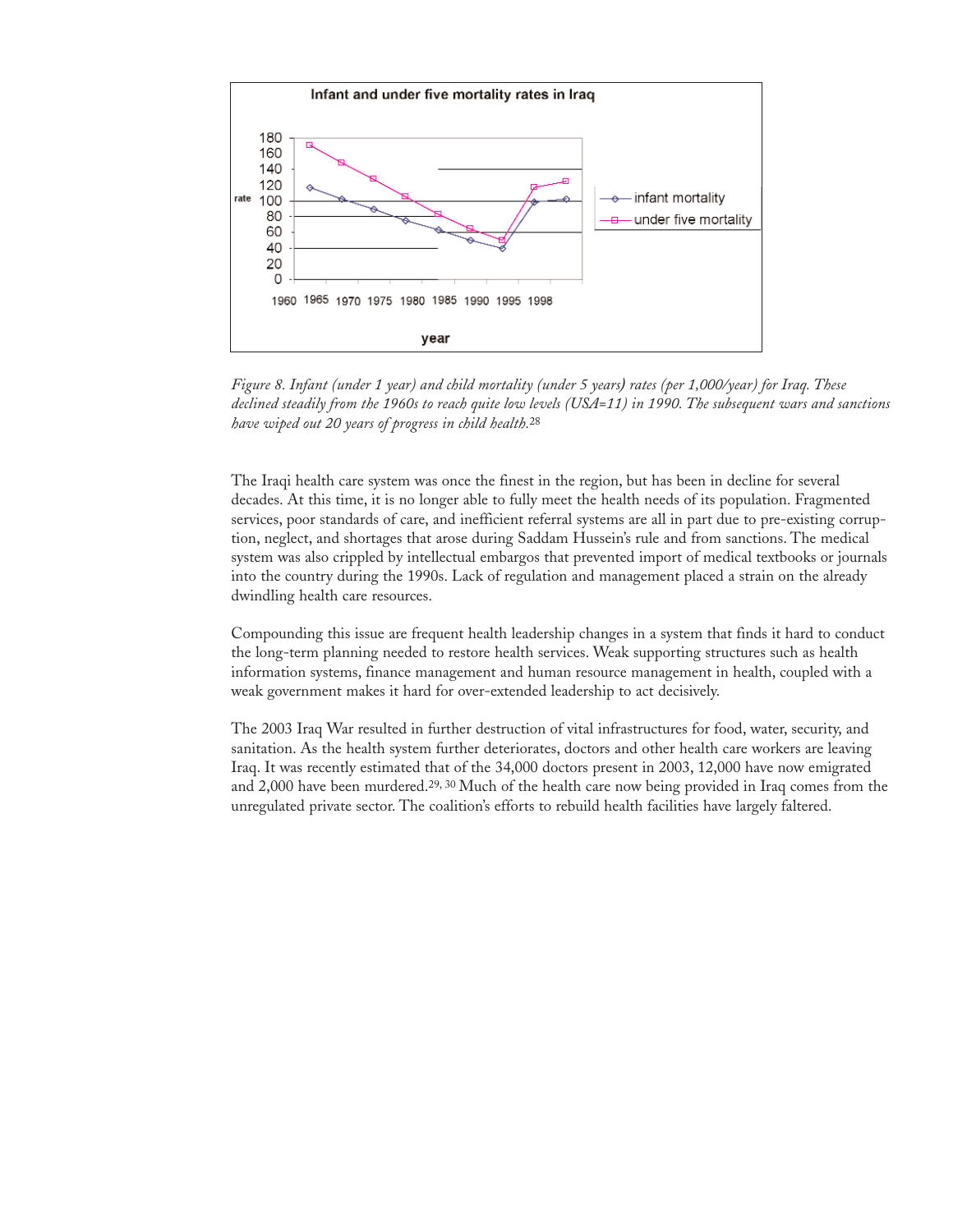#### APPENDIX F

# How Are So Many Fatalities Possible?

Precisely how so many people have been killed in Iraq is a natural question. While the survey is not designed to answer such a question, apart from general attributions, a few observations may be helpful in grasping the scale of mortality during the war.31

- Much violence is occurring far from the view of journalists and widely cited mechanisms for counting the dead. Most Western reporters are based in Baghdad. Even there, large-scale events tend to gain attention, not the numerous but scattered incidences of violence that also occur.
- Baghdad has one-fifth of the nation's population, or about 5 million. Another 5 million live in the three Kurdish provinces in the north, which are relatively peaceful. Some 15 million live in the remainder of Iraq, and with the exception of Mosul, Kirkuk, and Basra, where there is some foreign press presence, Iraq is largely hidden from the view of Western journalism.32 This mortality survey also suggests much more violence is occurring outside Baghdad.
- Those who read the Arabic press say that many incidences of violence are reported in such news media that are never reported in the English-language press.
- The large rise in sectarian violence, and the survey's findings regarding gunshots being the principal cause of death, correlate closely. They also reflect the reports of widespread assassinations. If, for example, there were three such killings daily in each of the 75 or so urban centers of Iraq33 (outside of Baghdad and the Kurdish north), the total for the 40 months covered by this survey would equal more than 270,000; four such killings daily in those 75 cities would equal 360,000 in that period.
- The deaths attributed to actions by the coalition are a fraction of overall deaths, but are still significant. The U.S. air force and navy fly thousands of sorties annually as "close air support" of ground operations; how much ordnance is dropped is not reported. Thousands more helicopter gunship operations are flown. Between 200 million to one billion small-caliber rounds of ammunition or more have been expended in Iraq by the U.S. forces, and requirements for small and medium caliber ammunitions have risen steadily.34 It cannot be said what the significance of these numbers are for mortality, but they do indicate a very large scale of operations. Reports of rules of engagement that are assertive also lend credence to the probability of many tens of thousands of deaths (including insurgents).35
- We know much more about U.S. and British operations than those of the irregular forces of Iraqis especially the Sunni Arab insurgents and the Sunni and Shia militias. Here the difficulty of correlating deaths to operations is large. We do know that the numbers of weapons available to militias, criminals, and insurgents are high. According to one report, more than 4 million small arms and light weapons "went missing" after the March 2003 invasion. <sup>36</sup>
- While not direct evidence of a scale of violence, the very large Iraqi majorities that blame the U.S. for the violence and support insurgent attacks on U.S. troops are both striking and indicative. The polls were conducted in Iraq on behalf of the State Department and Program on International Policy Attitudes at the University of Maryland.37 Because the polls were large samples (1,870 and 1,150 respectively) and nationwide, they indicate just how widespread significant violence is in the country.

The war has presented many different challenges to those trying to understand its depth and range. It is unconventional in many respects—not least due to the dispersed and decentralized nature of the insurgents and militias, and the sectarian and ethnic animosities at work in addition to resistance to the occupation. Many aspects of the war are not reported or are reported inadequately. As a result, the overall picture we have of the course of the war has large gaps, and among those is the full extent and nature of violence. Nonetheless, there are plausible explanations for the large scale of violent deaths reported in the mortality survey.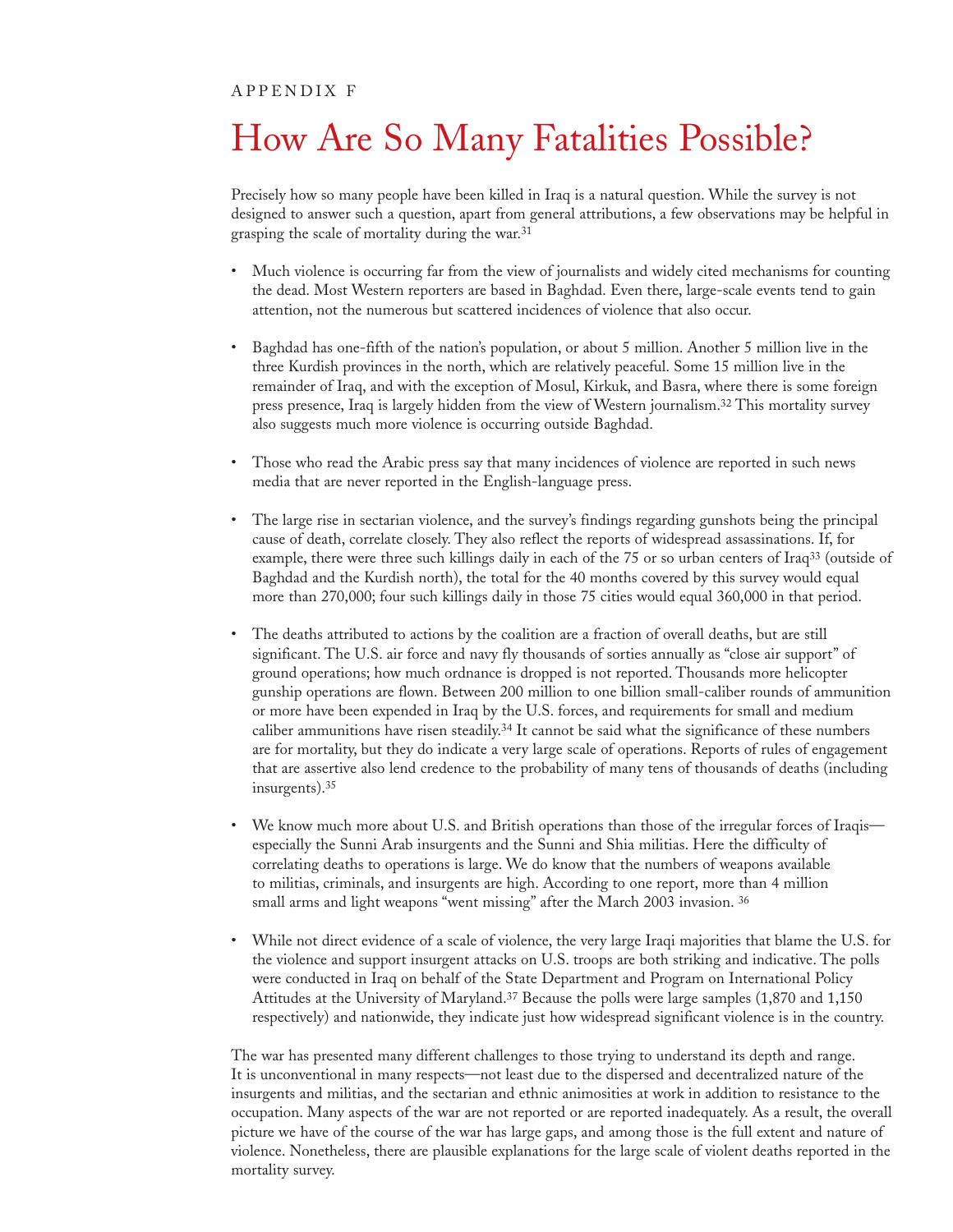#### APPENDIX G

# Policy Implications of High Mortality

The large scale of mortality during the Iraq war has implications for how the war is being conducted by the United States. While not within the scope of the survey itself, it is worth raising a few points and questions relevant to political and military policies, strategy, and tactics.

- The overall scale of death from the beginning of the war, and the constant rise in mortality, clearly demonstrates that the United States and other legitimate armed forces are not adequately providing security, and indeed that everyday insecurity is increasing for most Iraqis.
- Large numbers of noncombatants are dying as a direct consequence of the violence.
- The health care system is showing signs of weakening.
- The sharp rise in the respondents' attribution of violent deaths to forces other than those of the U.S.-led coalition clearly tracks with reports of growing sectarian and ethnic violence, as does the steady rise in deaths by gunshots.
- The violence and insecurity throughout the period of the survey could be creating a feedback loop in which greater insecurity leads to greater violence. Insurgents may believe they are acting to protect their families and communities, for example. The American application of force may be a stimulant to more insurgency; recent doctrinal changes in the army reportedly recognize this.
- The overall scale of violence and the large representation of young men in the mortality figures may indicate a much larger insurgency and/or membership in militias than is widely estimated.
- The political arrangements, such as the constitution of Iraq, which may lead to divisions along ethnic and sectarian lines reinforce the distrust and fear that can spur more violence.
- The growth in violence and the primary use of guns in that deadly violence indicate a continuing rise in the numbers participating in violent activities.
- Quite a significant portion of violence is occurring outside Baghdad, even though the capital is the focal point of attention for U.S. security strategy.
- An apparently high prevalence of assassinations, and their growth, underscores how little is known about the militias and insurgencies, and what strategies or tactics could be put into place to reduce this violence.
- The high mortality for young men raises questions about social viability and future reconstruction efforts for Sunni Arab regions in particular.
- Recent opinion polls in Iraq, published by the Washington Post (Sept. 26-27), indicate very large majorities of Iraqis believe that the application of U.S. military force is responsible for the widespread violence in their country, and believe that withdrawing U.S. troops will reduce violence.
- It cannot be predicted, based on the mortality figures and trends, how a rapid withdrawal of U.S. forces would affect security for Iraqis.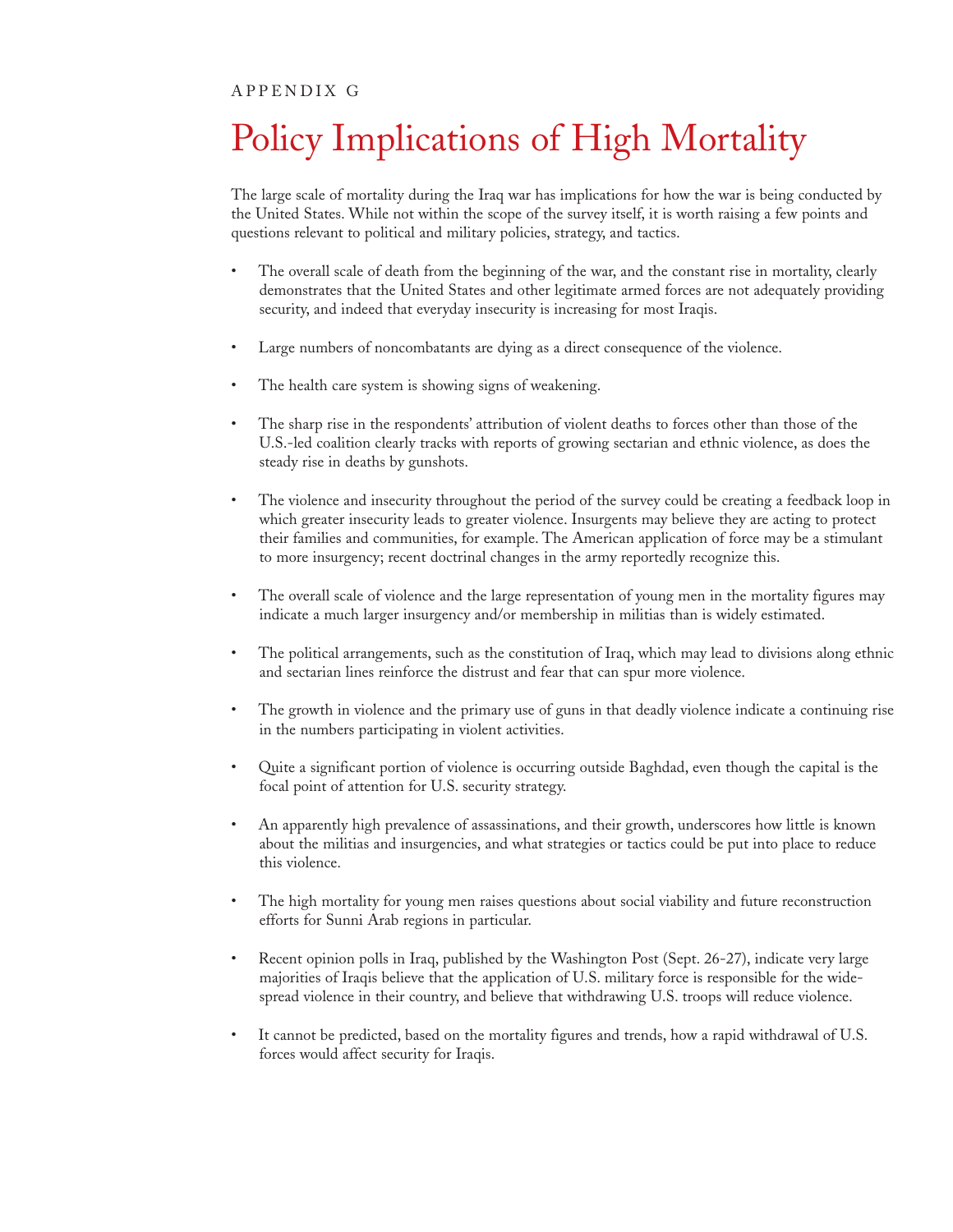# References in Appendices

- 1 Les Roberts et al., Mortality in eastern Democratic Republic of Congo. International Rescue Committee, New York: 2001.
- 2 Ascherio A, Chase R, Cote T, *et al.* Effect of the Gulf War on infant and child mortality in Iraq. *NEJM*. 1992; 327**:** 931-6.
- 3 Spiegel PB, Salama P. War and mortality in Kosovo, 1998-99: an epidemiological testimony. *Lancet* 2000; 355**:** 2204-09.
- 4 Depoortere E, et al. Violence and mortality in West Darfur, Sudan (2003-04). *Lancet*. 2004 Oct 9-15; 364(9442):1315-20.
- 5 Sapir DG, Gomez VT. Angola: The Human Impact of War. Brussels: Université catholique de Louvain, 2006.
- 6 http://www.smartindicators.org/about.htm#Methodology.
- <sup>7</sup> http://www.measuredhs.com/aboutsurveys/search/search\_surv\_std.cfm?SrvyTp=type.
- 8 Al-Rubeyi BI. Mortality before and after the invasion of Iraq in 2003: Commentary. *Lancet* 2004; **364**: 1834-5.
- <sup>9</sup> UNDP, Iraq Living Conditions Survey, http://www.iq.undp.org/ILCS/PDF/Analytical%20Report%20-%20English.pdf (accessed 4 Oct 2006).
- 10 Carl Bialik, "Counting the Civilian Dead in Iraq," *Wall Street Journal* (Aug. 5, 2005), http://online.wsj.com/public/article/SB112309371679604061-EAfVPB24lX6gSz3wkK\_gg0HtRvU\_20060804.html?mod=tff\_main\_tff\_top (accessed 4 Oct 2006).
- 11 "Measuring Stability and Security in Iraq," August 2006, pp. 31-34; http://www.defenselink.mil/home/features/Iraq\_Reports/Index.html, (accessed 4 Oct 2006).
- 12 John Daly, "Iraqi Civilian Casualties," July 12, 2005. http://www.upi.com/archive/view.php?archive=1&StoryID=20050712-090927-2280r (accessed 04 Oct 2006).
- 13 Chambers LW, Green DJ, *et al.* The experience of the US Marine Corps' Surgical Shock Trauma Platoon with 417 operative combat casualties during a 12 month period of operation Iraqi Freedom. *J Trauma.* 2006; **60**(6): 1155-64.
- 14 O'Hanlon ME, Kamons A. Iraq Index: Tracking Variables of Reconstruction and Security in Post-Saddam Iraq. 2006. Brookings Institution. 1-67.
- 15 Thompson, M. "The Wounded Come Home" *Time*. 3 Nov 2003.
- 16 Ricctiello R. Casualty of War. http://www.msnbc.msn.com/id/11882164/site/newsweek/ (accessed 20 Sept 2006).
- 17 Wounded. http://icasualties.org/oif/Wounded.aspx (accessed 22 Sept 2006).
- 18 Weisskopf, M. *Blood Brothers: Among the Soldiers of Ward 57*. New York: Henry Holt & Company, 2006.
- 19 Hoge CW, Auchterlonie JL, Milliken CS. Mental Health problems, Use of Mental Health Services, and Attrition from Military Services After Returning from Deployment to Iraq or Afghanistan. *JAMA*. 2006; **295**: 1023-1032.
- 20 Hoge CW, Castro CA, *et al.* Combat Duty in Iraq and Afghanistan, Mental Health Problems, and Barriers to Care. *New Eng J Med.* 2004; **351**: 13-22.
- 21 Friedman MJ, Posttraumatic Stress Disorder Among Military returnees from Afghanistan and Iraq. *Am J Psych.* 2006; **163**(4): 586-593.
- 22 Ascherio A, Chase R, Cote T, *et al.* Effect of the Gulf War on infants and child mortality in Iraq. *New Eng J Med.* 1992; 327: 931-936.
- 23 2 Zaidi S, Fawzi MS. Health of Baghdad's children. *The Lancet.* 1995; 346:1485.
- <sup>24</sup> UNICEF. At a glance: Iraq-The big picture. http://www.unicef.org/infobycountry/iraq.html (accessed Sept 10, 2006).
- 25 Department of Defense. Measuring Stability and Security in Iraq: report to Congress. August, 2006. p. 17.
- 26 UN World Food Program. Baseline food security analysis in Iraq, Rome: World Food Program, 2004.
- 27 Hirschfield, R. An Arab-American Priest, Depleted Uranium, and Iraq. *The Washington Report on Middle Eastern Affairs*. 2005. 24(8): 29-30.
- 28 USAID, 2004. Internal report.
- 29 MedAct. Enduring effects of War: Health in Iraq. London: 2004.
- 30 O'Hanlon, ME, Kamons A. Iraq Index, Brookings Institution August 2006. www.brookings.edu/iraqindex (accessed 13 August 2006).
- <sup>31</sup> This Appendix and Appendix G were written by John Tirman.
- 32 Dexter Filkins of the *New York Times*, one of the longest serving American reporters during the war, says that "98% of Iraq, and even most of Baghdad, has now become 'off-limits' for Western journalists." *Editor & Publisher* (Sept. 16, 2006); www.editorandpublisher.com/eandp/news/article\_display.jsp?vnu\_content\_id=1003122985 (accessed 4 Oct 2006).